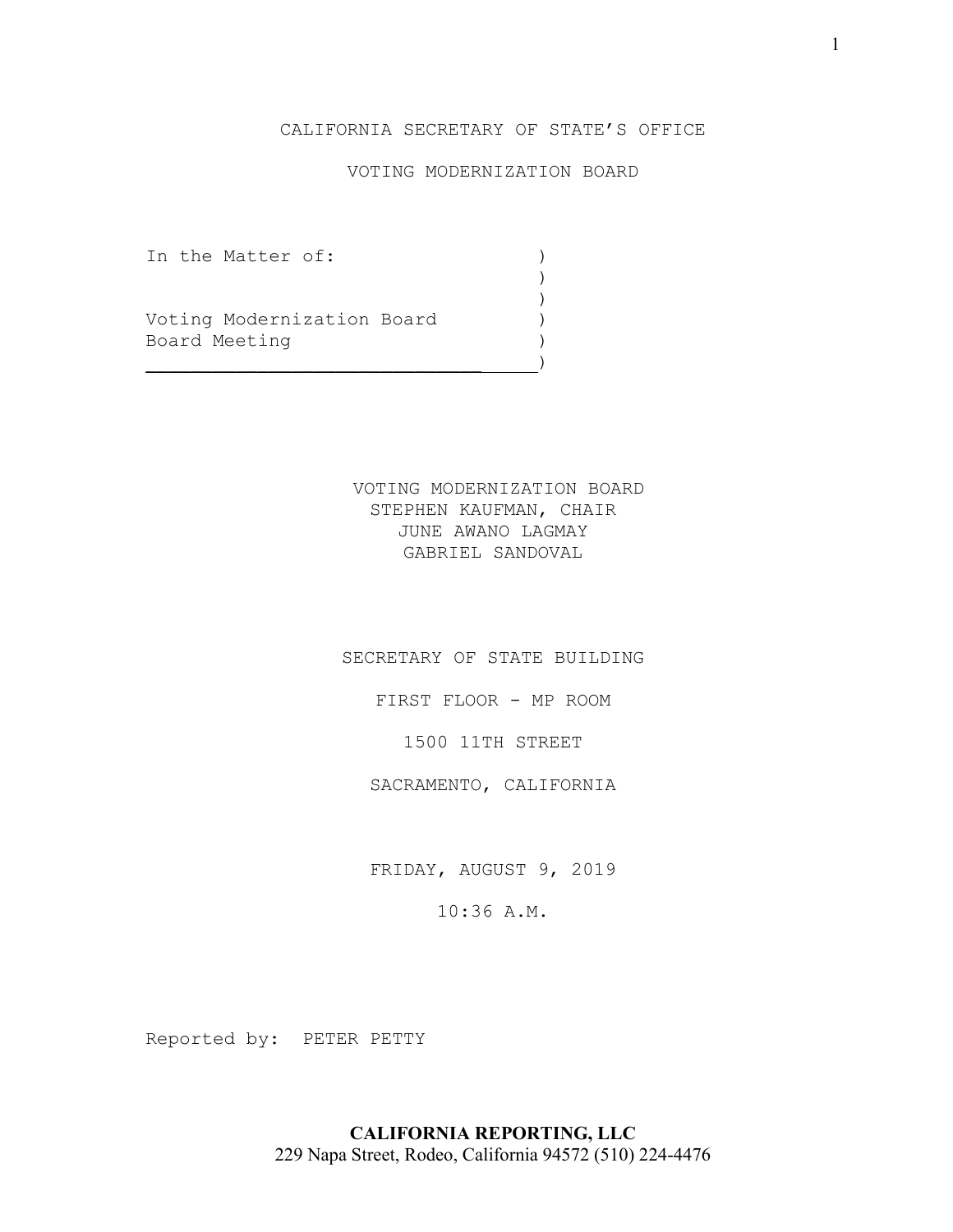#### VMB MEMBERS:

Stephen Kaufman, Chair June Awano Lagmay Gabriel Sandoval

### VMB STAFF:

Arman Hirose-Afshari Jana Lean Robbie Anderson

#### EL DORADO COUNTY:

Bill O'Neill, Registrar of Voters

## PUBLIC COMMENT:

Kim Alexander, California Voter Foundation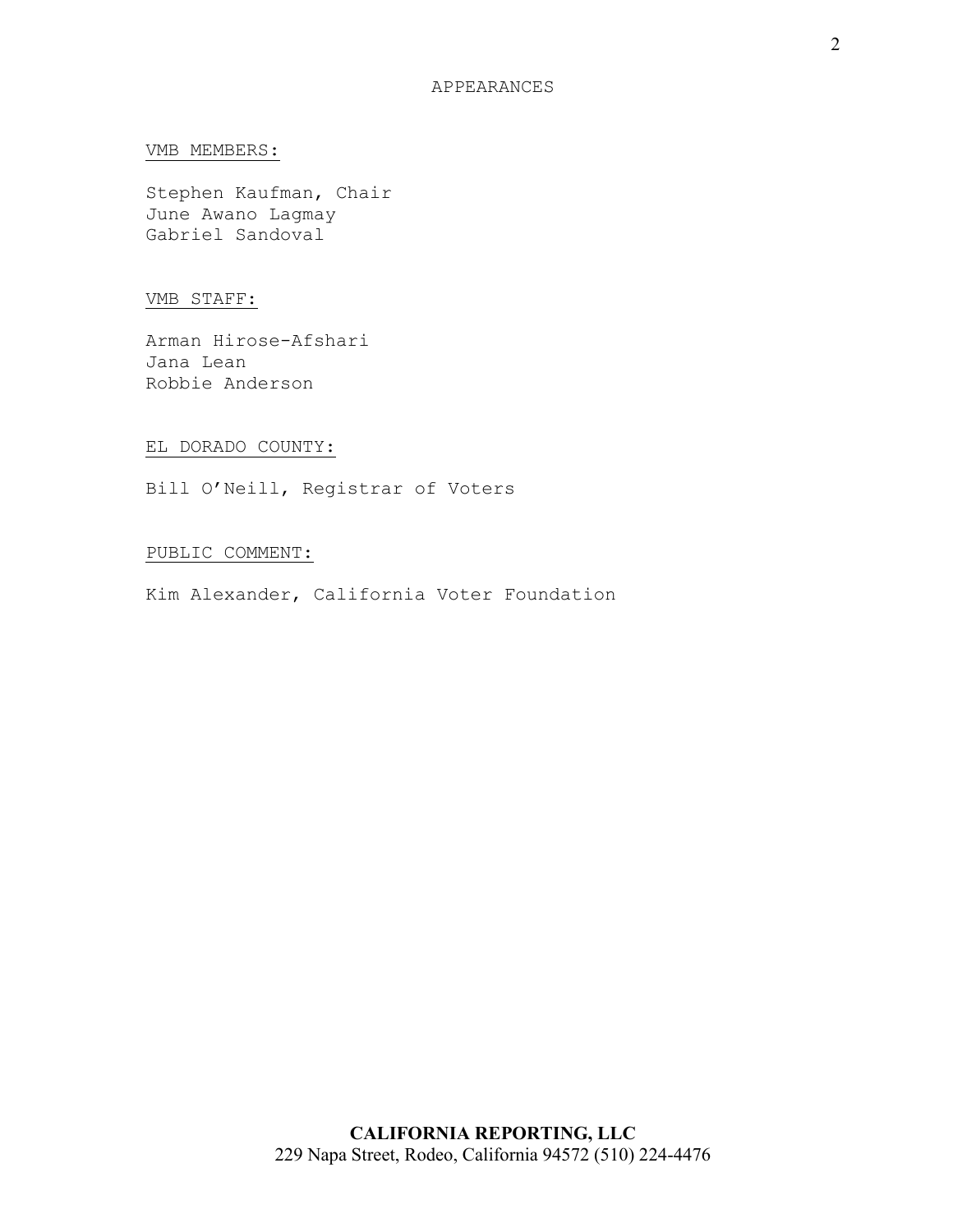INDEX

|                                 |                                               |                                                                                                          | Page |
|---------------------------------|-----------------------------------------------|----------------------------------------------------------------------------------------------------------|------|
| I.                              |                                               | Call to Order                                                                                            | 4    |
| II.                             | Roll Call and Declaration of Quorum           |                                                                                                          |      |
|                                 | III. Public Comment                           |                                                                                                          |      |
| IV.                             | Adoption of May 31, 2019, Actions and Minutes |                                                                                                          | 4    |
| V.                              | Standing Items:                               |                                                                                                          | 6    |
|                                 |                                               | (A) Update on Notice of Withdrawal of<br>Certification and Conditional Approval<br>of Voting Systems     |      |
|                                 | (B)                                           | Update on the status of Los Angeles<br>County's Voting Solutions for All People<br>(VSAP) implementation |      |
|                                 |                                               | (C) Update on status of counties with<br>remaining VMB Funds.                                            |      |
|                                 | VI. Staff Report on Related Issues            |                                                                                                          |      |
| VII.                            |                                               | Project Documentation Plan Review and Funding<br>Award Approvals                                         | 15   |
|                                 |                                               | (A) Alameda County - Phase 2                                                                             |      |
|                                 |                                               | (B) El Dorado County - Phase 2                                                                           |      |
|                                 |                                               | VIII. Other Business                                                                                     | 31   |
| IX.                             |                                               | Adjournment                                                                                              | 35   |
| Reporter's Certificate          |                                               |                                                                                                          | 36   |
| Transcriber's Certificate<br>37 |                                               |                                                                                                          |      |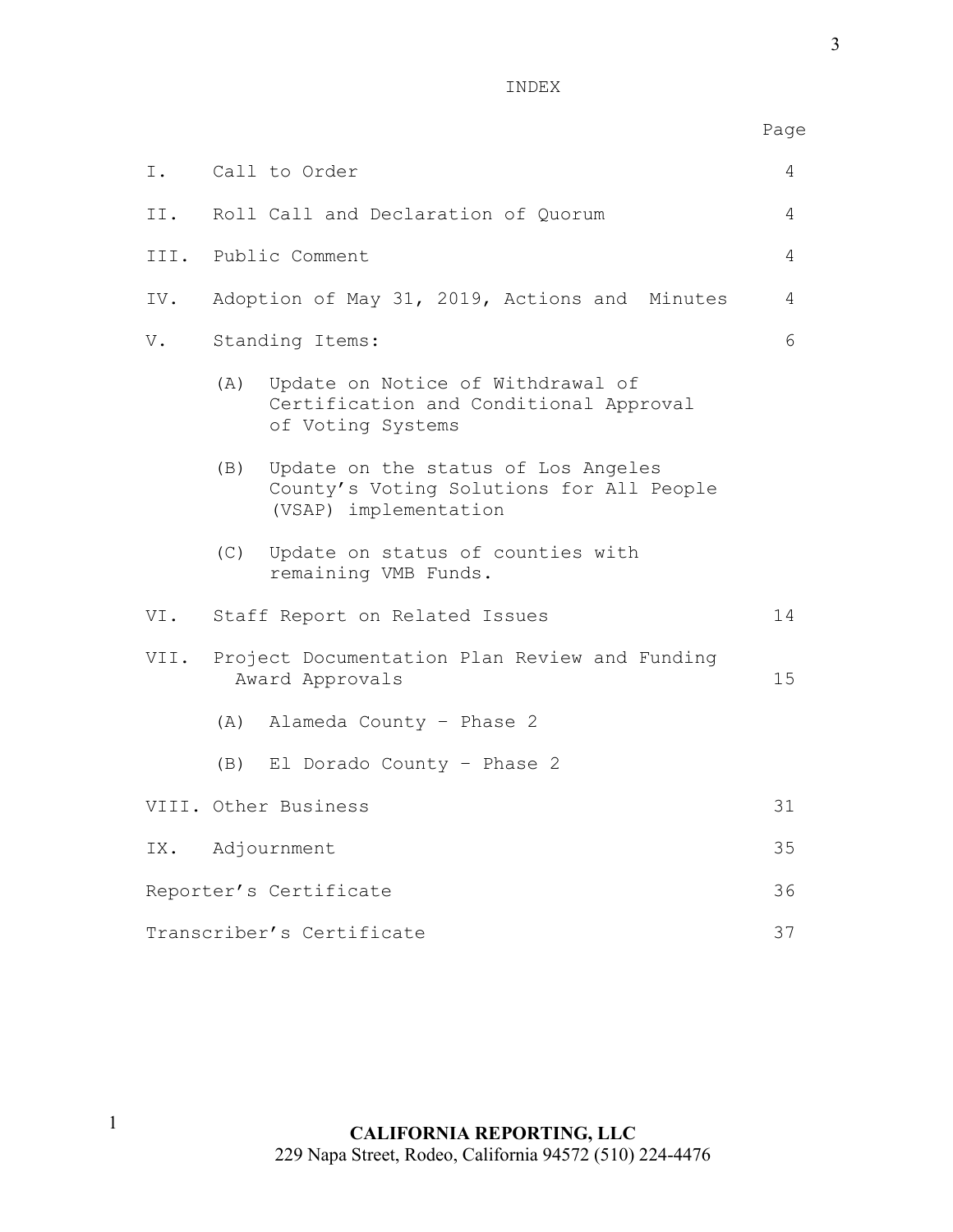| $\mathbf{1}$                                                                                | PROCEEDINGS                                                |  |  |  |
|---------------------------------------------------------------------------------------------|------------------------------------------------------------|--|--|--|
| $\overline{2}$                                                                              | August 9, 2019<br>$10:36$ A.M.                             |  |  |  |
| $\mathfrak{Z}$                                                                              | CHAIR KAUFMAN: We are going to call the meeting of         |  |  |  |
| 4                                                                                           | the Voting Modernization Board to order. Good morning to   |  |  |  |
| 5                                                                                           | those in the room.                                         |  |  |  |
| 6                                                                                           | Let's start off with a role call from Staff.               |  |  |  |
| $\overline{7}$                                                                              | MR. HIROSE-AFSHARI: Good morning.                          |  |  |  |
| 8                                                                                           | Stephen Kaufman, Chair?                                    |  |  |  |
| 9                                                                                           | CHAIR KAUFMAN: Here.                                       |  |  |  |
| 10                                                                                          | MR. HIROSE-AFSHARI: June Awano Lagmay?                     |  |  |  |
| 11                                                                                          | COMMISSIONER LAGMAY: Here.                                 |  |  |  |
| 12                                                                                          | MR. HIROSE-AFSHARI: Gabriel Sandoval?                      |  |  |  |
| 13                                                                                          | COMMISSIONER SANDOVAL: Present.                            |  |  |  |
| 14                                                                                          | MR. HIROSE-AFSHARI: Teri Holoman is absent.                |  |  |  |
| 15                                                                                          | It appears we have a quorum.                               |  |  |  |
| 16                                                                                          | COMMISSIONER LAGMAY: Thank you.                            |  |  |  |
| 17                                                                                          | CHAIR KAUFMAN: Okay. Once again, we have a quorum.         |  |  |  |
| 18                                                                                          | All right.                                                 |  |  |  |
| 19                                                                                          | Let's start with any public comment for items that         |  |  |  |
| 20                                                                                          | are not in the agenda. Anyone wishing to be heard?         |  |  |  |
| 21                                                                                          | Okay, seeing none, let's go to the next item on our        |  |  |  |
| 22                                                                                          | agenda, which is an adoption of the May 31st, 2019 action  |  |  |  |
| 23                                                                                          | items and meeting minutes from our last meeting.           |  |  |  |
| 24                                                                                          | I know that June has some technical changes and            |  |  |  |
| 25                                                                                          | corrections to the minutes and, I think, one to the action |  |  |  |
| <b>CALIFORNIA REPORTING, LLC</b><br>229 Napa Street, Rodeo, California 94572 (510) 224-4476 |                                                            |  |  |  |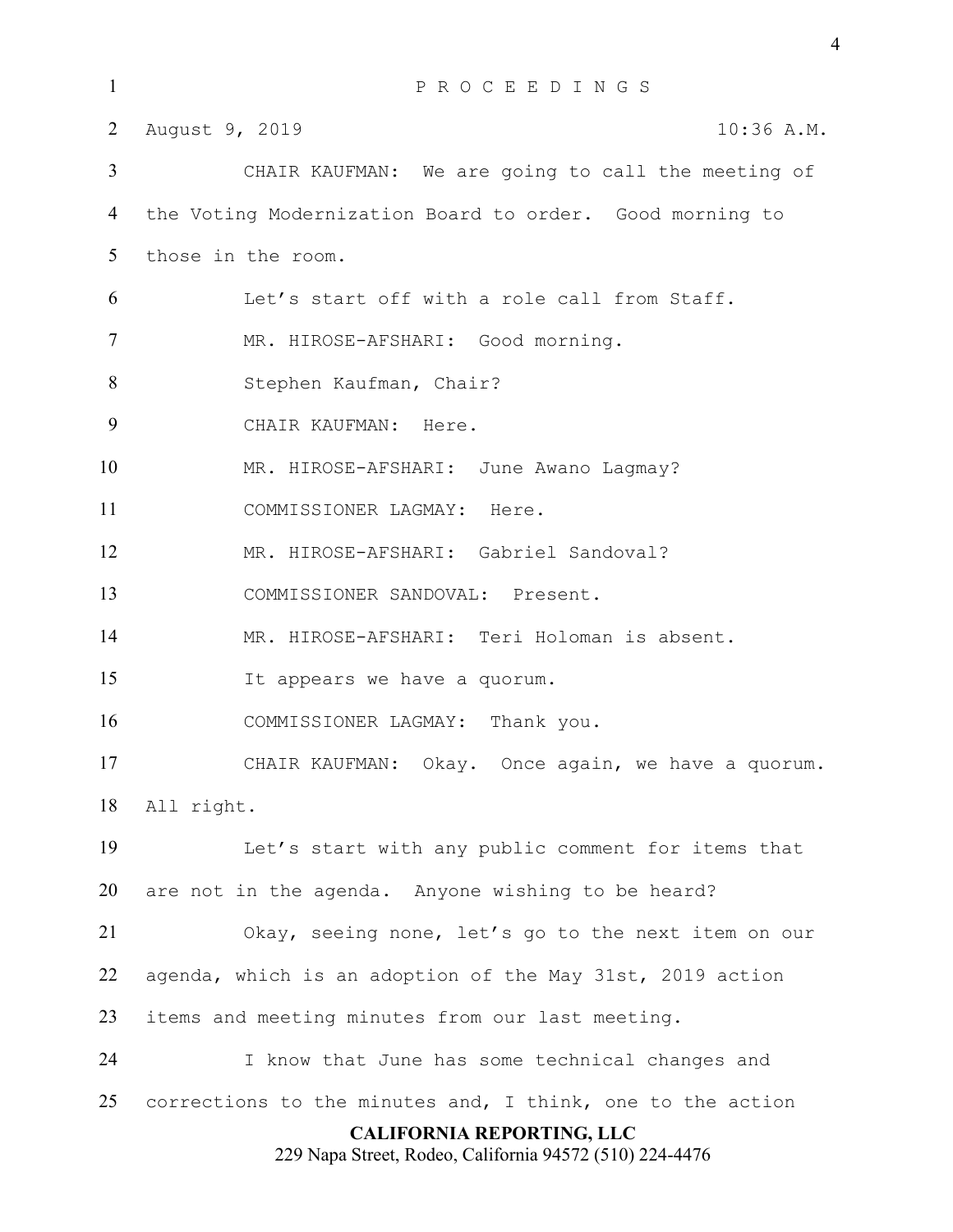items.

**CALIFORNIA REPORTING, LLC** COMMISSIONER LAGMAY: Yes. CHAIR KAUFMAN: Why don't we just put the action -- 4 the action item one seems easy. Why don't we put that on the record? And then I think the rest of them can be, if it's okay with everybody, just submitted -- COMMISSIONER LAGMAY: Okay. CHAIR KAUFMAN: -- to Staff for correction following the meeting? COMMISSIONER LAGMAY: On the staff report for El Dorado? Oh, wait a minute. Let me just make absolutely sure. CHAIR KAUFMAN: Was it the action items or is it the staff report? COMMISSIONER LAGMAY: It's the staff report. Oh. CHAIR KAUFMAN: Oh. Well, then that -- COMMISSIONER LAGMAY: No. No. This was just from the minutes and this is from the staff report. CHAIR KAUFMAN: Okay. COMMISSIONER LAGMAY: Nothing for the action. CHAIR KAUFMAN: We don't have to deal with that. COMMISSIONER LAGMAY: Okay. CHAIR KAUFMAN: All right. So we just, we have some technical changes to the minutes, so those will just be handed to Staff following the meeting. They are typos and --

229 Napa Street, Rodeo, California 94572 (510) 224-4476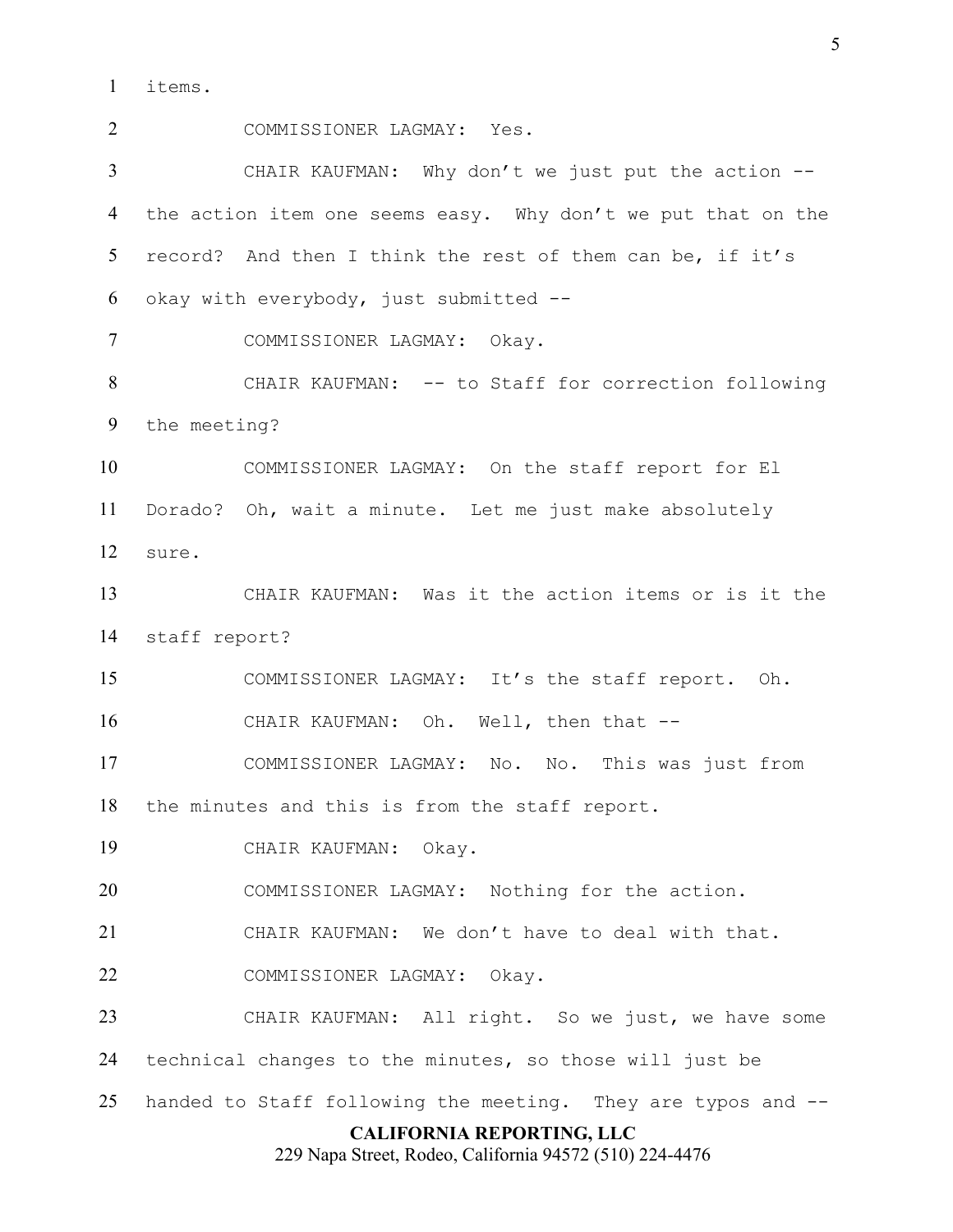COMMISSIONER LAGMAY: Ministerial.

CHAIR KAUFMAN: -- ministerial-type changes.

Gabe, did you have any other --

COMMISSIONER SANDOVAL: I do not.

5 CHAIR KAUFMAN: -- changes or corrections?

So with that, can we have a motion to adopt the

minutes, subject to changes submitted by Commissioner Lagmay?

8 COMMISSIONER LAGMAY: So moved.

COMMISSIONER SANDOVAL: Second.

CHAIR KAUFMAN: Okay. All in favor?

COMMISSIONER SANDOVAL: Aye.

12 CHAIR KAUFMAN: Aye.

COMMISSIONER LAGMAY: Aye.

 CHAIR KAUFMAN: Okay. We have approval of the minutes.

 All right, next we have a number of standing items that the Board had requested of Staff to be addressed at all

future meetings.

 So, Arman, why don't you go ahead and start by giving us the standing items?

 MR. HIROSE-AFSHARI: Sure. So NaKesha Robinson, our OVSTA person, unfortunately, could not be here with us this morning, so I will be reading her report on the status on Notice of Withdrawal of Certification and Conditional Approval of Voting Systems.

> **CALIFORNIA REPORTING, LLC** 229 Napa Street, Rodeo, California 94572 (510) 224-4476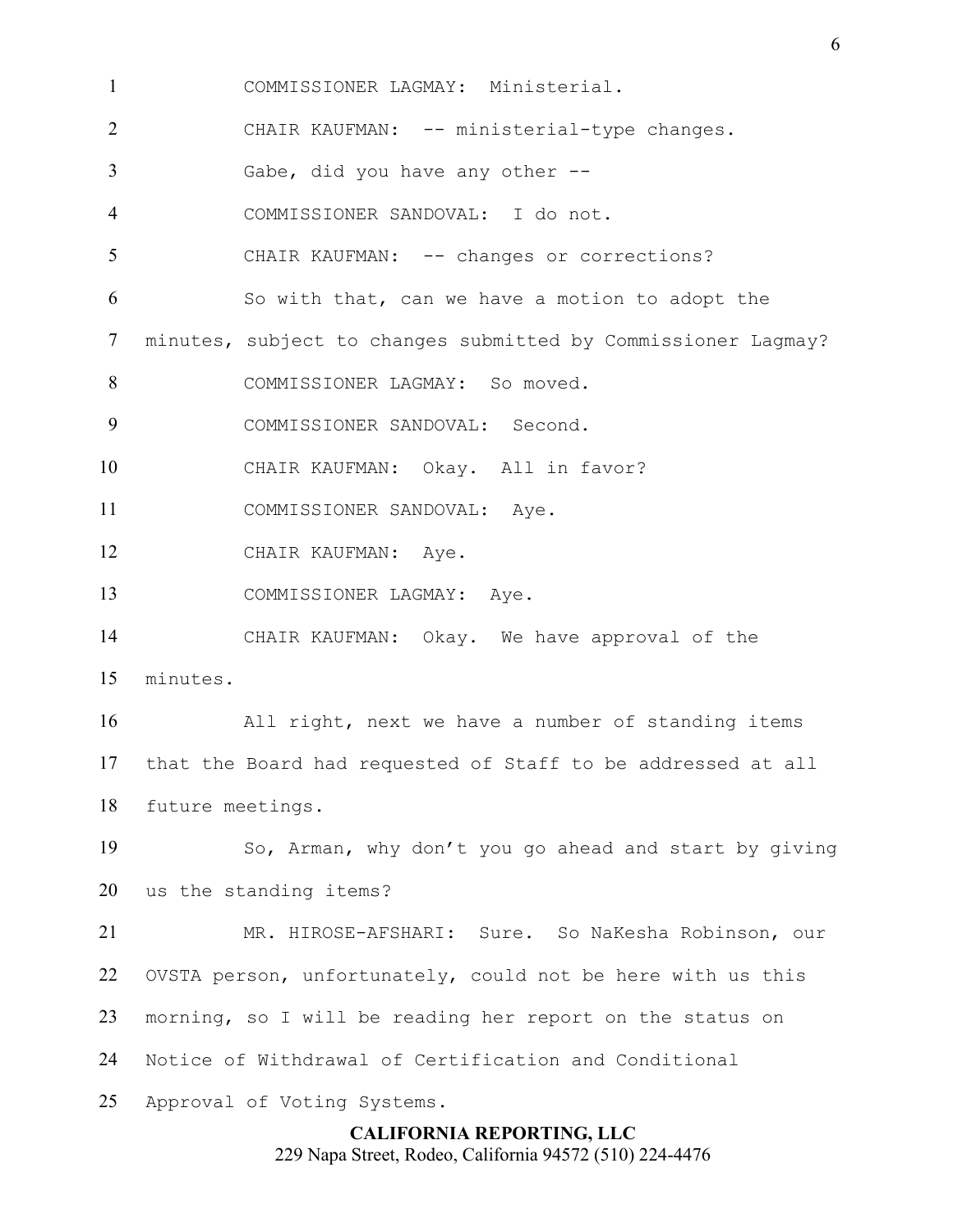So the system is currently under review, under testing, complete. There's a public hearing on September 4th, 2019. And the Dominion Voting System's Democracy Suite 5.10 is currently completing testing or have completed testing.

 The Election and Software, Inc., EVS 6.04.2 has also completed testing.

 Currently testing, the County of Los Angeles Voting Solutions for All People, V-S-A-P, VSAP, Tally Version 2.0 is undergoing functional testing.

 The Hart InterCivic's Verity 3.10 is pretesting and request for proposal.

 Request for a conditional approval for extension of use. Forty-six counties have or are in the process of implementing a CVSS, Certified Voting System. The remaining 12 counties are in various stages of procuring a CVSS, Certified Voting System, or have submitted a request for extension.

 Here are some upcoming key dates. On August 27th, 2019 the withdrawal effective is -- withdrawal is effective. However, on August 27th, 2019 to February 27, 2020, elections scheduled six months from August 27th, 2019 shall be affected by this action therefore, and federal, state, county, municipal district or school election scheduled from August 27, 2019 until February 27, 2020 may continue to use voting

**CALIFORNIA REPORTING, LLC**

229 Napa Street, Rodeo, California 94572 (510) 224-4476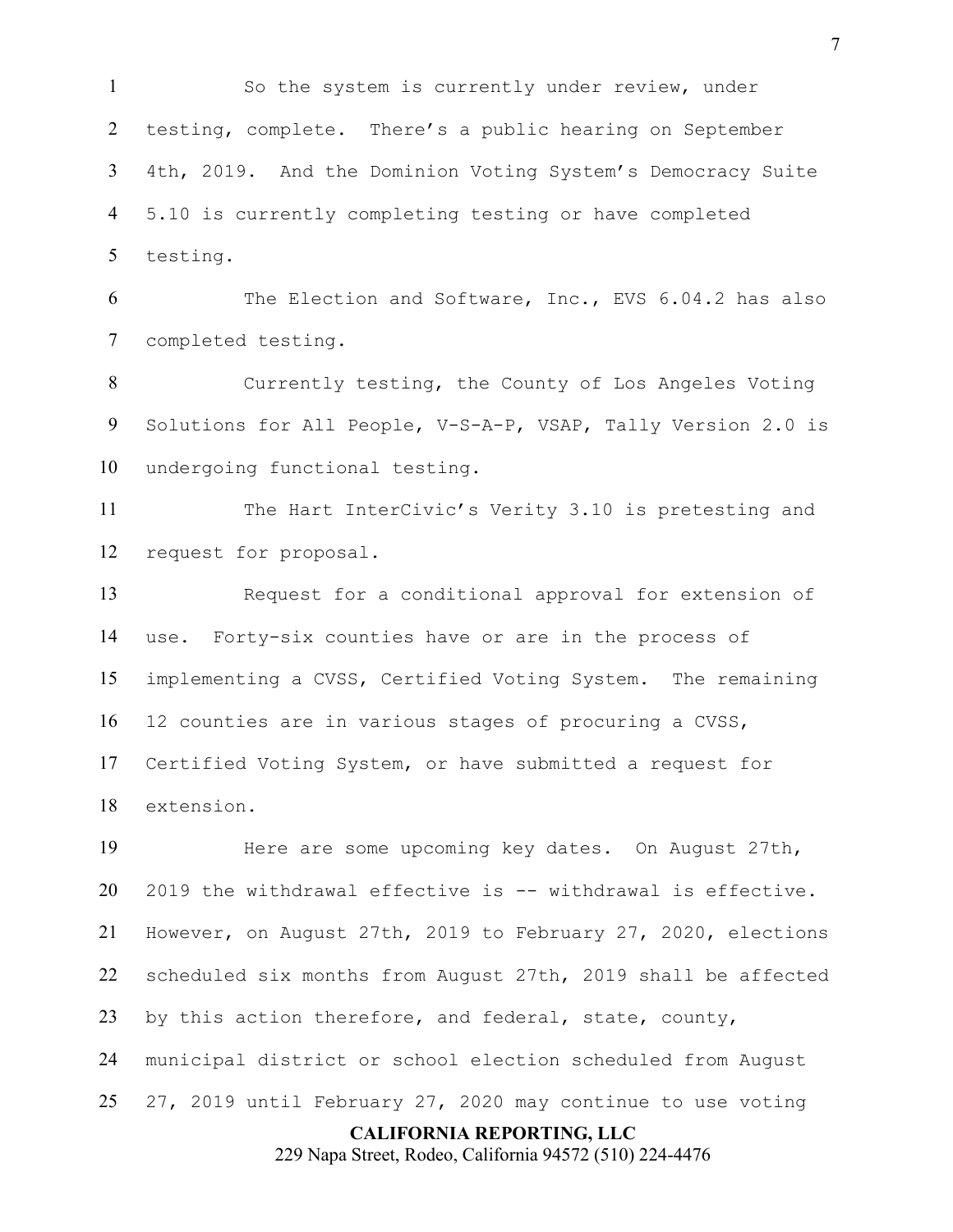systems not tested and certified to CVSS.

 February 28th, 2020; voting systems not tested and certified to CVSS may no longer be used, except for those jurisdictions that have received a conditional approval for extension of use of the Secretary of State.

 CHAIR KAUFMAN: Okay. Any questions of Staff regarding the status of the certification efforts?

8 COMMISSIONER LAGMAY: No questions.

COMMISSIONER SANDOVAL: No questions.

 CHAIR KAUFMAN: All right. Then the next standing item is the status of L.A. County's implementation of their voting system.

Do we have a further report on that?

 MR. HIROSE-AFSHARI: Yes, Mr. Chair. So here is the status or update on VSAP for L.A. County.

 Testing continues on Los Angeles County's VSAP Tally Version 2.0. They have received the test units from their manufacturing vendor and are on track to conduct a two-day mock election during the weekend of September 28th and September 29th. They'll have 50 vote center sites with the new equipment to familiarize the public with the new process and voting experience and hope to engage over 100,000 people in L.A. County.

 In addition, they will have a traveling demonstration center that will travel throughout L.A. County to community

**CALIFORNIA REPORTING, LLC**

229 Napa Street, Rodeo, California 94572 (510) 224-4476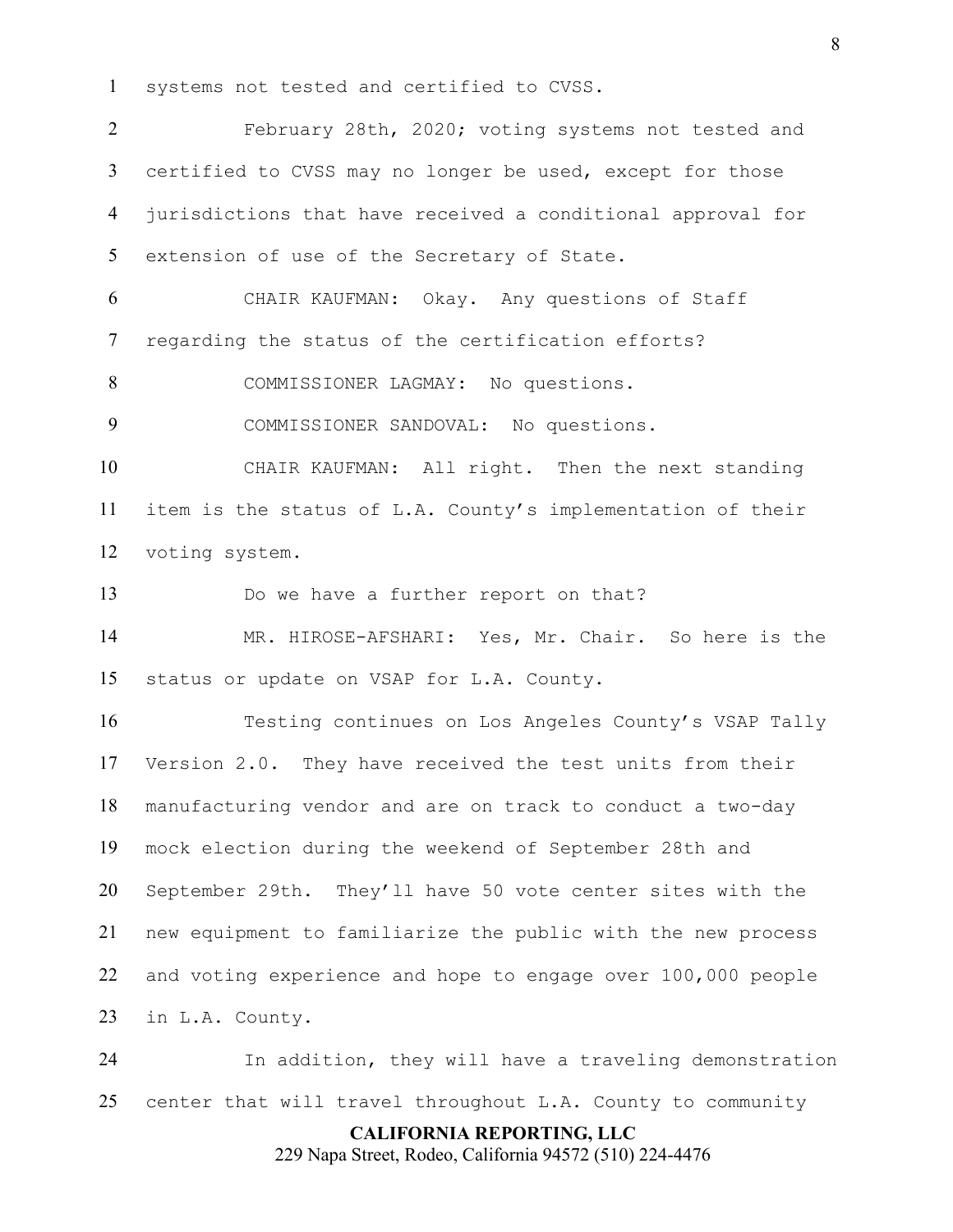meetings to familiarize voters with the new system, October through January.

 And they're on track for a limited pilot to educate the public on the new solution model in order to test the hardware and e-Poll Book components to a live election on November 5th of this year with approximately ten jurisdictions participating.

8 So that concludes the update.

 CHAIR KAUFMAN: Okay. So they appear to be on track with what Mr. Logan had told us when he was here at the last meeting?

MS. LEAN: So far.

 CHAIR KAUFMAN: Okay. Any questions from either of you regarding --

COMMISSIONER LAGMAY: No questions.

16 CHAIR KAUFMAN: -- that item?

COMMISSIONER SANDOVAL: No questions.

 CHAIR KAUFMAN: Okay. Then the next standing item we had was giving us an update on the status of counties making requests for additional VMB funding. And I see we have a

chart in our book that's been prepared.

MR. HIROSE-AFSHARI: Thank you, Mr. Chair.

 So on June 27th the Voting Modernization Board staff sent out an email to counties who had a remaining balance in

their Voting Modernization Board account with a purpose of

## **CALIFORNIA REPORTING, LLC**

229 Napa Street, Rodeo, California 94572 (510) 224-4476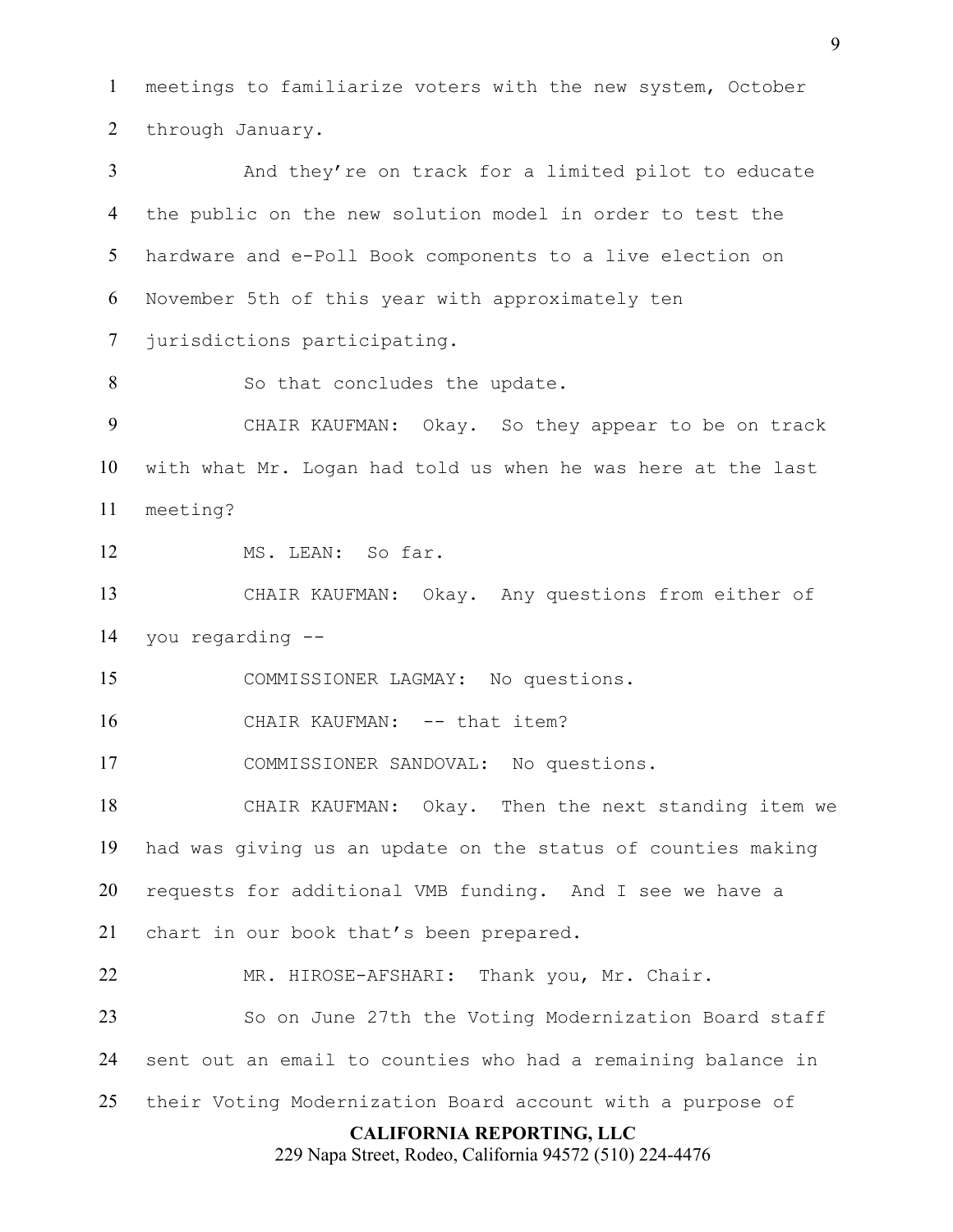reminding these counties that they are eligible to seek additional reimbursement for voting equipment, as well as to establish a projection of when these counties plan to appear before the Board at a future meeting.

 This email was sent out to two different groups of counties which are represented in the chart provided in the handout. The first group consists of nine counties who have been paid for an entire voting system but may be reimbursed for the purchase of voting equipment to expand their existing system. The second group consists of 15 counties who have not yet submitted all phases to replace their voting system but may submit a new project plan to seek reimbursement for a future phase to complete the replacement of their existing voting system.

 As a result of this email we sent out the Voting Modernization Board staff received responses from 9 out of the 24 counties, who we expect will appear at a future Voting Modernization Board at either the September 25th meeting, the November 13th meeting, or at a future meeting sometime in 2020. The staff plans to send out a follow-up survey to gather responses from the counties in each group who have not yet replied.

23 I'm happy to answer any questions.

 CHAIR KAUFMAN: Okay. So we have a number of 25 counties that haven't replied. We don't know whether they're

**CALIFORNIA REPORTING, LLC**

229 Napa Street, Rodeo, California 94572 (510) 224-4476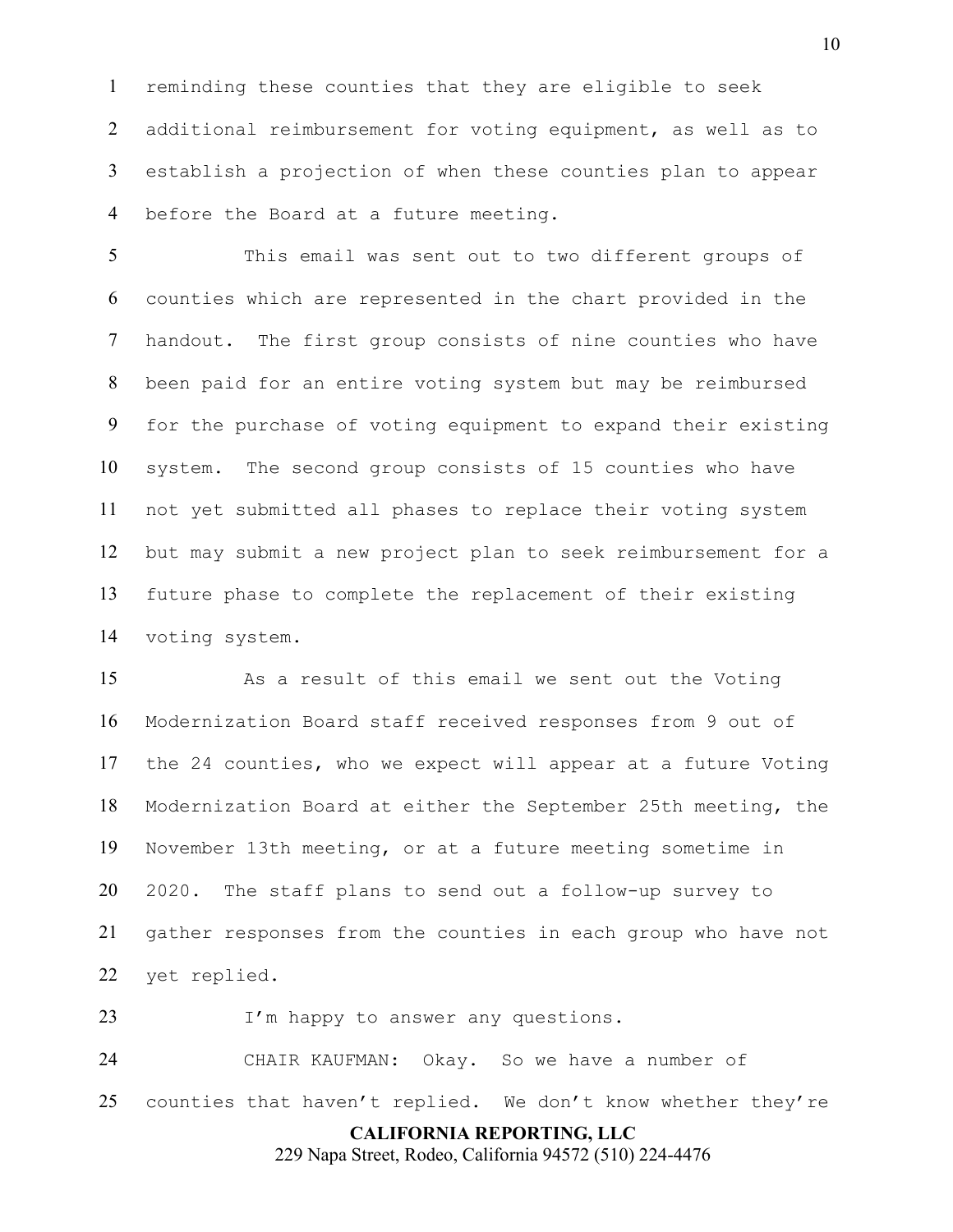going to leave money sitting on the table or not at this point; right?

 Do we have any confirmations that any counties do not intend to seek any additional funding?

 MS. LEAN: We do not. So I anticipate with the big changeover of voting systems, we will hear from all of them. I think that they're in the process of procuring their equipment right now and so they want to figure out, you know, where the RFP stands, when they're going to get, so they can figure out what they could come forward with.

 CHAIR KAUFMAN: Okay. So does Staff feel it would be unwise for us at this point to put any kind of deadlines for submission, or what have you, given that we have all these changes taking place between now and February of 2020?

 MS. LEAN: Yes. I do not think that would be a good idea, sir.

CHAIR KAUFMAN: Yeah. Okay.

18 And I had one question on this, the list of counties who have not submitted all phases to replace the voting system. There was another chart, I know, that I received back in, I think it was as of May AND -- COMMISSIONER LAGMAY: I have a copy here.

CHAIR KAUFMAN: Yeah. Madera --

COMMISSIONER LAGMAY: In May? It was erroneously

included.

### **CALIFORNIA REPORTING, LLC**

229 Napa Street, Rodeo, California 94572 (510) 224-4476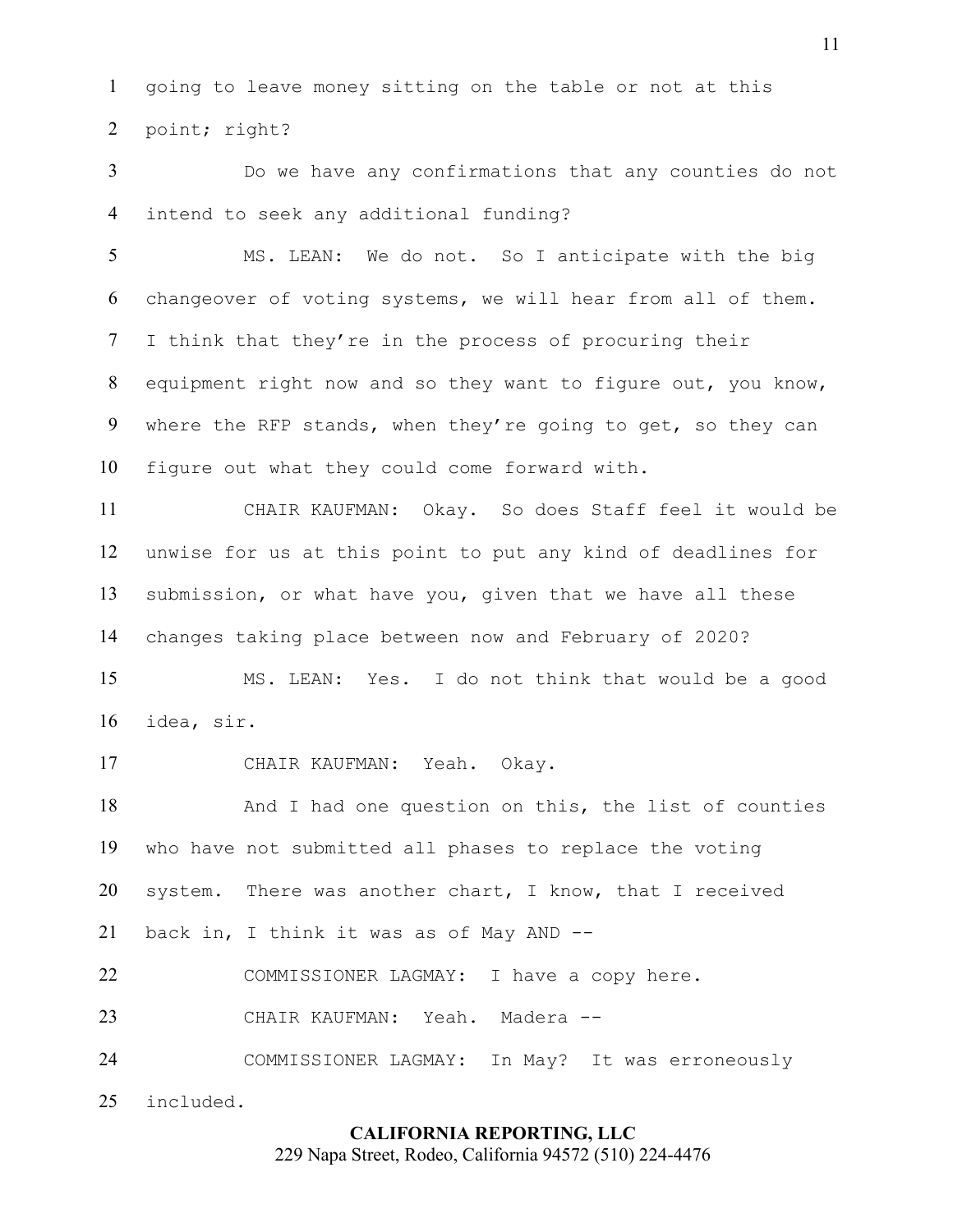**CALIFORNIA REPORTING, LLC** 229 Napa Street, Rodeo, California 94572 (510) 224-4476 CHAIR KAUFMAN: Oh. Madera was erroneously included on the original one? Is that what happened? Because I know Madera was on an earlier list and they're not on this list. MS. LEAN: The reason why Madera was included is they hadn't yet submitted their payment requirements. CHAIR KAUFMAN: Um-hmm. MS. LEAN: And we did receive that and they are in the process of getting their check. I think they've already gotten their check, so they've been taken off. CHAIR KAUFMAN: Okay. All right. So that list of 16 is now 15. Okay. COMMISSIONER SANDOVAL: Any planned -- 13 CHAIR KAUFMAN: Any -- COMMISSIONER SANDOVAL: Yeah. Any planned follow-up you have, other than sending an email to these counties, is anybody tasked with following up with any particular office by phone or some other way? MS. LEAN: Yes, sir, we are. And we have a new staff member. I think -- so I'll put this on the record. 20 This is Arman's last meeting. COMMISSIONER LAGMAY: Oh. MS. LEAN: And so he is going to go work for the -- MR. HIROSE-AFSHARI: So I'll be working for the Chancellor's Office at California Community Colleges. COMMISSIONER SANDOVAL: Congratulations.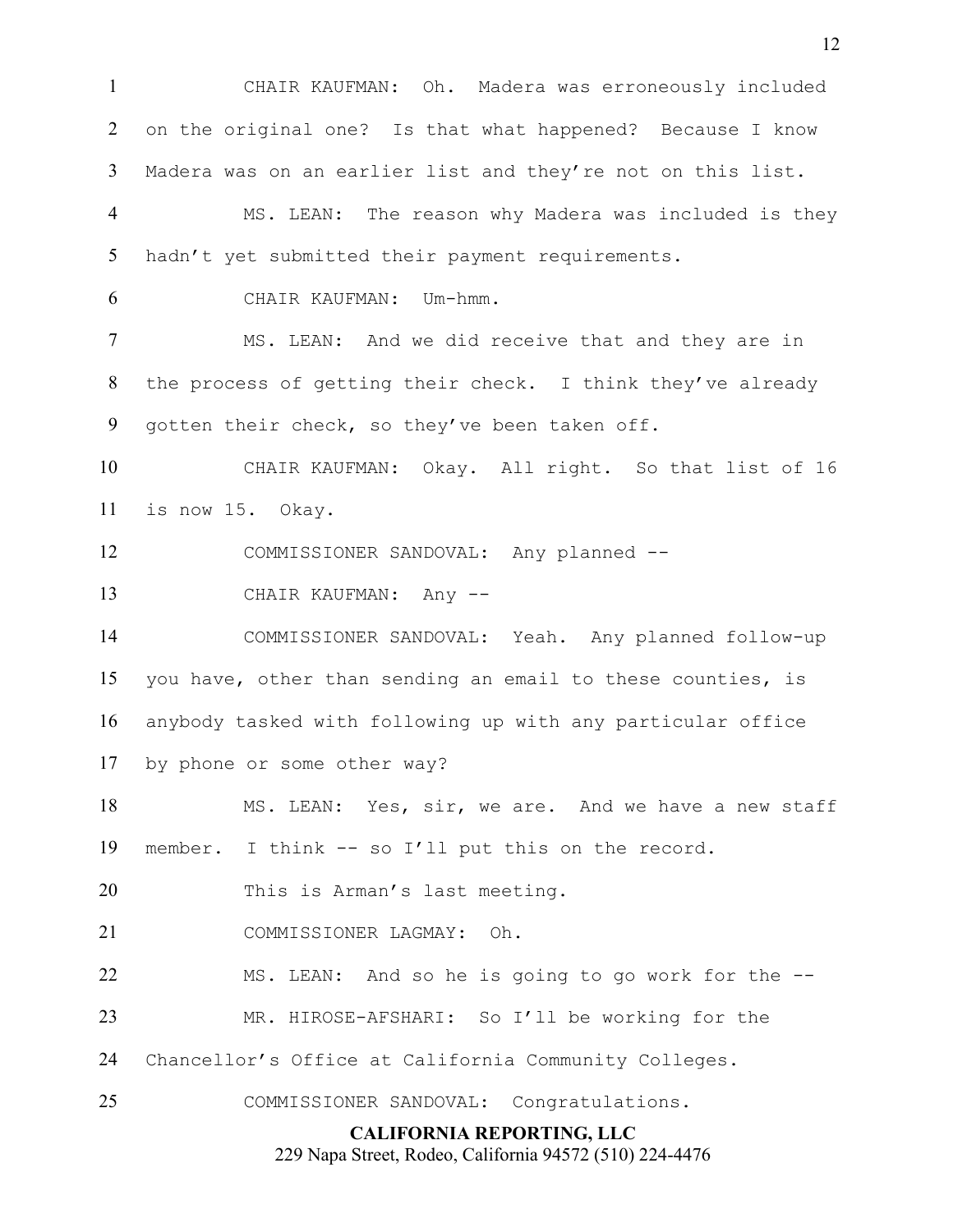MR. HIROSE-AFSHARI: Oh, thank you. And I'll be working as a Legislative Liaison. So I'll be starting that job in a week, so thank you.

4 MS. LEAN: So his replacement we already have. And she was on staff with the Elections Division before. She was our NVRA coordinator. And it's Jordan Kaku and she's here today. And I'd like to --

COMMISSIONER SANDOVAL: Congratulations.

9 MS. LEAN: -- introduce you to her when -- after the meeting.

COMMISSIONER SANDOVAL: Great.

 MS. LEAN: But I just wanted to let you know, we do have a continual staff and we have somebody to take care of it. But she'll be the one who will be following up with the rest --

COMMISSIONER SANDOVAL: Great.

17 MS. LEAN: -- of the counties.

18 COMMISSIONER SANDOVAL: Thank you.

19 MS. LEAN: Um-hmm.

CHAIR KAUFMAN: Well, we will miss Arman, who's

wearing a couple of hats today.

22 And welcome to Jordan.

Okay, June, do you have any --

COMMISSIONER LAGMAY: I only want to --

25 CHAIR KAUFMAN: -- questions?

## **CALIFORNIA REPORTING, LLC**

229 Napa Street, Rodeo, California 94572 (510) 224-4476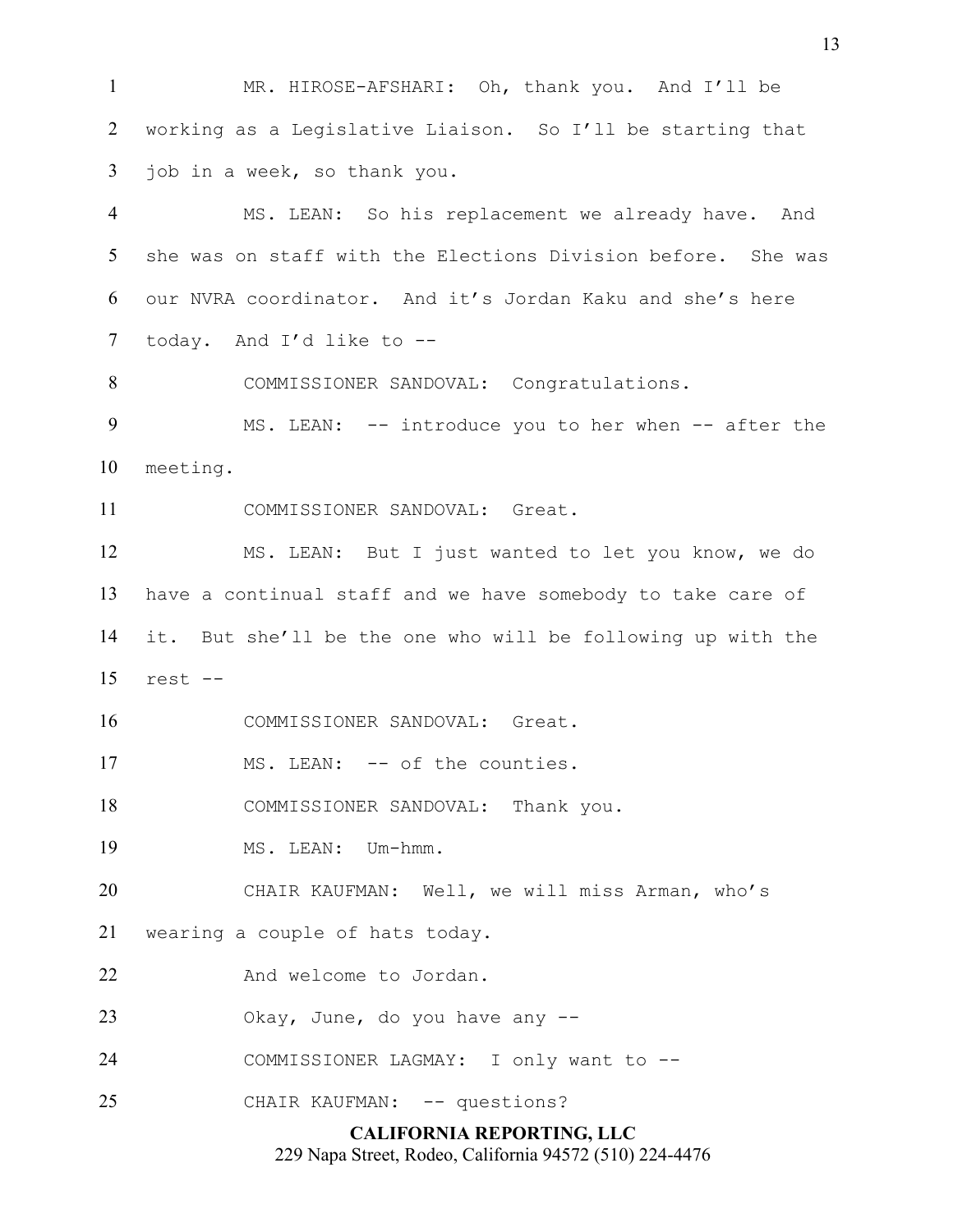COMMISSIONER LAGMAY: -- complement Staff that the addition of the last column, anticipated date to appear before the Board, is very helpful. Thank you for adding that.

 CHAIR KAUFMAN: Okay. Thank you for the update. Let's go to item six on the agenda which is a staff report. There's, I guess, two issues here -- well, no, just one. A staff report on the -- it's an update regarding the clarification of Elections Code section 19254(c)(3). This was the subject of much discussion at the last meeting we had. I know Robbie Anderson has been working on a legal analysis to address those issues and, as I understand it, is still putting together some final thinking on that before a final opinion is issued.

 So, Robbie, do you want to just speak to that for a moment?

 MR. ANDERSON: Yeah. We're still working on the research and analysis for the question that the Board requested a resolution to last time which is the meeting of the first provision of section 19254(c)(3) which refers to counties who have made previous requests for reimbursement for a new voting system. So we're still working through those issues and will have any subsequent conversations, if need be, with Mr. Kaufman, just to ensure we're headed down the path to answer the Board's question. And we'll have that

### **CALIFORNIA REPORTING, LLC**

229 Napa Street, Rodeo, California 94572 (510) 224-4476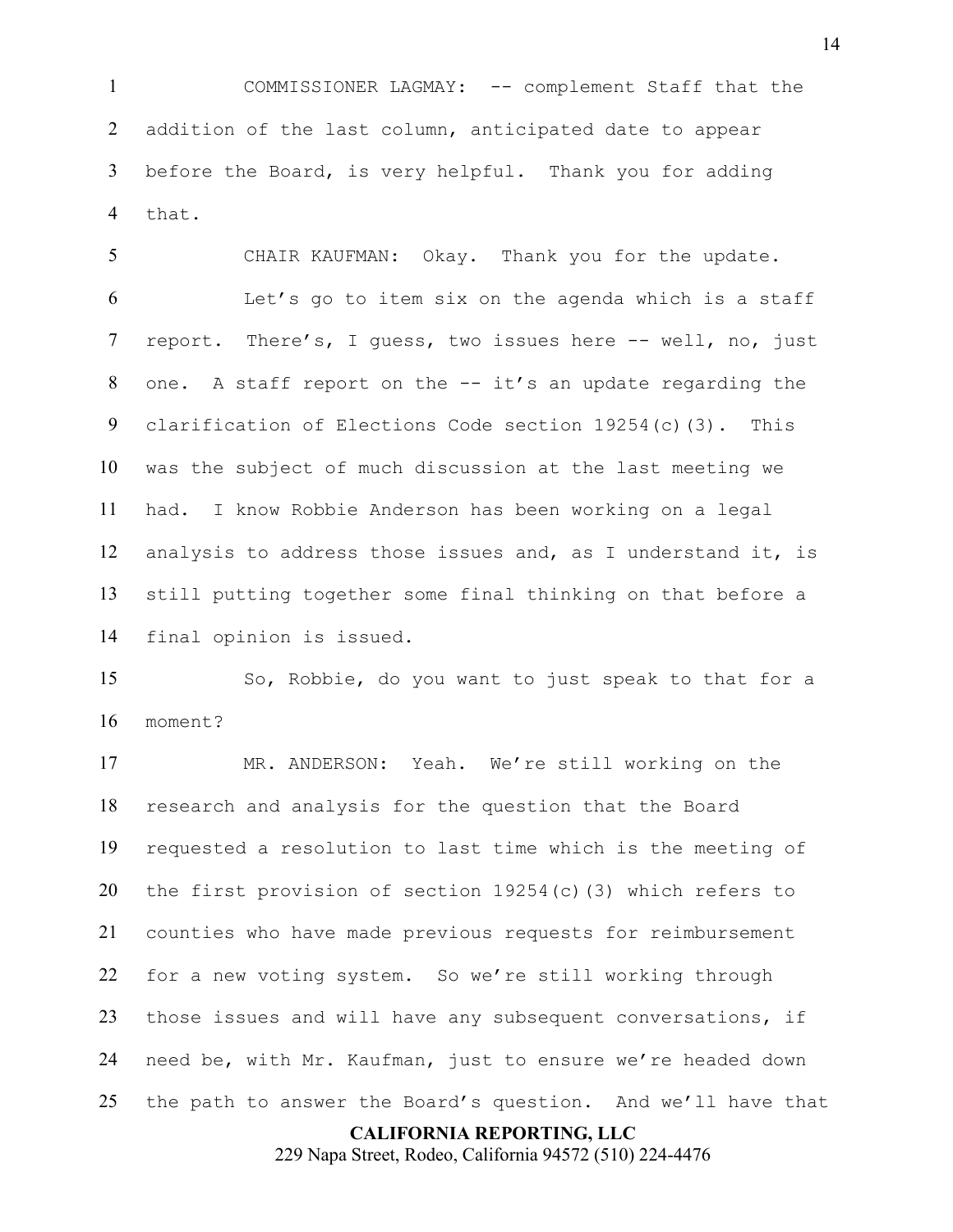ready for discussion for the September 25th meeting.

 CHAIR KAUFMAN: Yeah. The plan is to have that before we have any -- at least before we decide on any of the counties that may be subject to those provisions. So -- MR. ANDERSON: Yes.

 CHAIR KAUFMAN: -- we'll expect to see that in sept. MR. ANDERSON: Yes.

 CHAIR KAUFMAN: Thank you. All right. And now for the main portion of our show today, we have the funding requests, the Project Documentation Plan and Funding Request from El Dorado County. Alameda County is listed here on our agenda but Alameda County has requested to put this over again until the next meeting, as I understand it. So El Dorado will be up.

 And, Arman, you want to provide us with a staff report on El Dorado County's Project Documentation Plan? MR. HIROSE-AFSHARI: Sure. Thank you, Mr. Chair. So this is El Dorado County's Phase 2 Project

Documentation staff report highlights.

 Just as a note before I start reading, I had reworked the table appearing on the staff report based on June's feedback.

**CALIFORNIA REPORTING, LLC** 23 COMMISSIONER LAGMAY: I have seen that. It's great. MR. HIROSE-AFSHARI: Yeah. Oh, thank you. COMMISSIONER LAGMAY: It makes a lot more sense,

229 Napa Street, Rodeo, California 94572 (510) 224-4476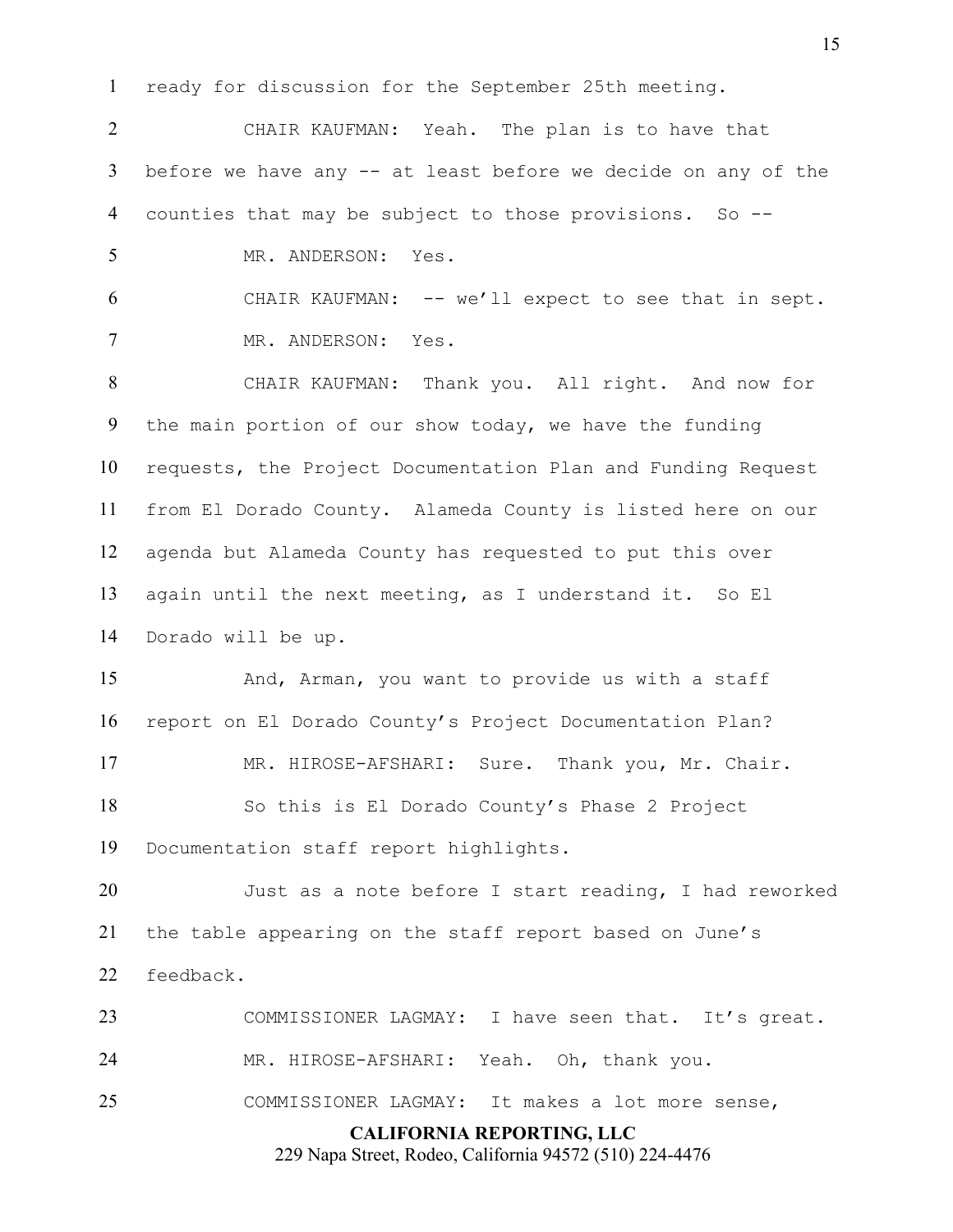**CALIFORNIA REPORTING, LLC** 229 Napa Street, Rodeo, California 94572 (510) 224-4476 logically, from a true timeline from beginning to end -- MR. HIROSE-AFSHARI: Great. COMMISSIONER LAGMAY: -- of the money and how it has been disbursed. MR. HIROSE-AFSHARI: Great. Thank you. COMMISSIONER LAGMAY: Thank you very much. MR. HIROSE-AFSHARI: I'm glad it's helpful. Cool. 8 So El Dorado County's initial allocation amount was \$1,095,674.94. Their Phase 1 funding award amount was \$877,911.89 cents. However, the amount disbursed to the County for their Phase 1 award was \$474,468.54, leading to a remaining allocation of \$621,206.40. The Phase 2 with El Dorado County that's coming before the Board today. The funding award request is in the amount of \$621,206.40 which, if approved, would leave the remaining allocation for El Dorado at zero. So El Dorado has purchased voting system hardware, including the Dominion Voting Systems' ImageCast high-speed central counting systems and the Dominion Voting Systems' ImageCast Ballot Marking Systems, as well as Dominion Voting Systems' software, including the Ballot Adjudication System software and the Remote Accessible Vote-by-Mail software. In addition, El Dorado County has contracted with two additional vendors, Runbeck and OPEX Corporation, to purchase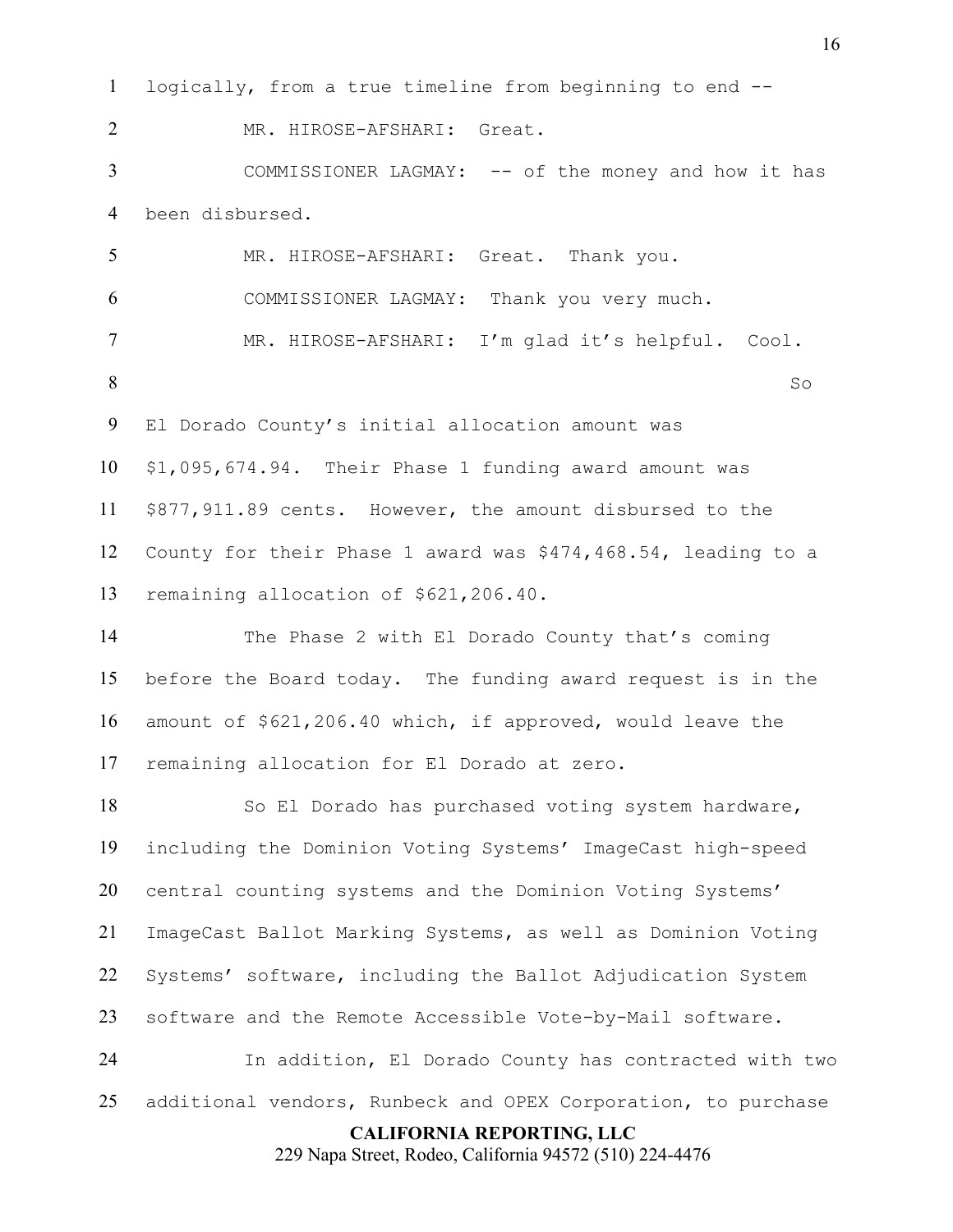equipment to expand the current voting technology, including hardware, including the Runbeck Election Services Agilis Mailing Sorting System and the OPEX Corporation Envelope Extractors.

 So El Dorado County anticipates receiving it's new voting equipment beginning in July 2019 through August 2019. The County plans to begin using this equipment in the August 27th, 2019 uniform district election. El Dorado County projects that its project completion date will be upon certification of the March 2020 Presidential Primary election.

 El Dorado County's Phase 2 Project Documentation Plan meets the requirements for completing this. The ImageCast Voting System is certified for use in California.

 At the March 27th, 2006 meeting the Voting Modernization Board approved El Dorado County's Phase 1 funding award in the amount of \$877,911.89. However, El Dorado only submitted invoices in the amount of \$474,468.54. Therefore, a check in the amount of \$474,468.54 was mailed to El Dorado County on August 17th, 2007, resulting in a remaining allocation amount of \$621,206.40.

 El Dorado County began its search for a new voting system to aid in the transition from a precinct voting model to a vote center model, as set forth under the Voter's Choice Act of 2020. A voting system selection committee comprised

#### **CALIFORNIA REPORTING, LLC**

229 Napa Street, Rodeo, California 94572 (510) 224-4476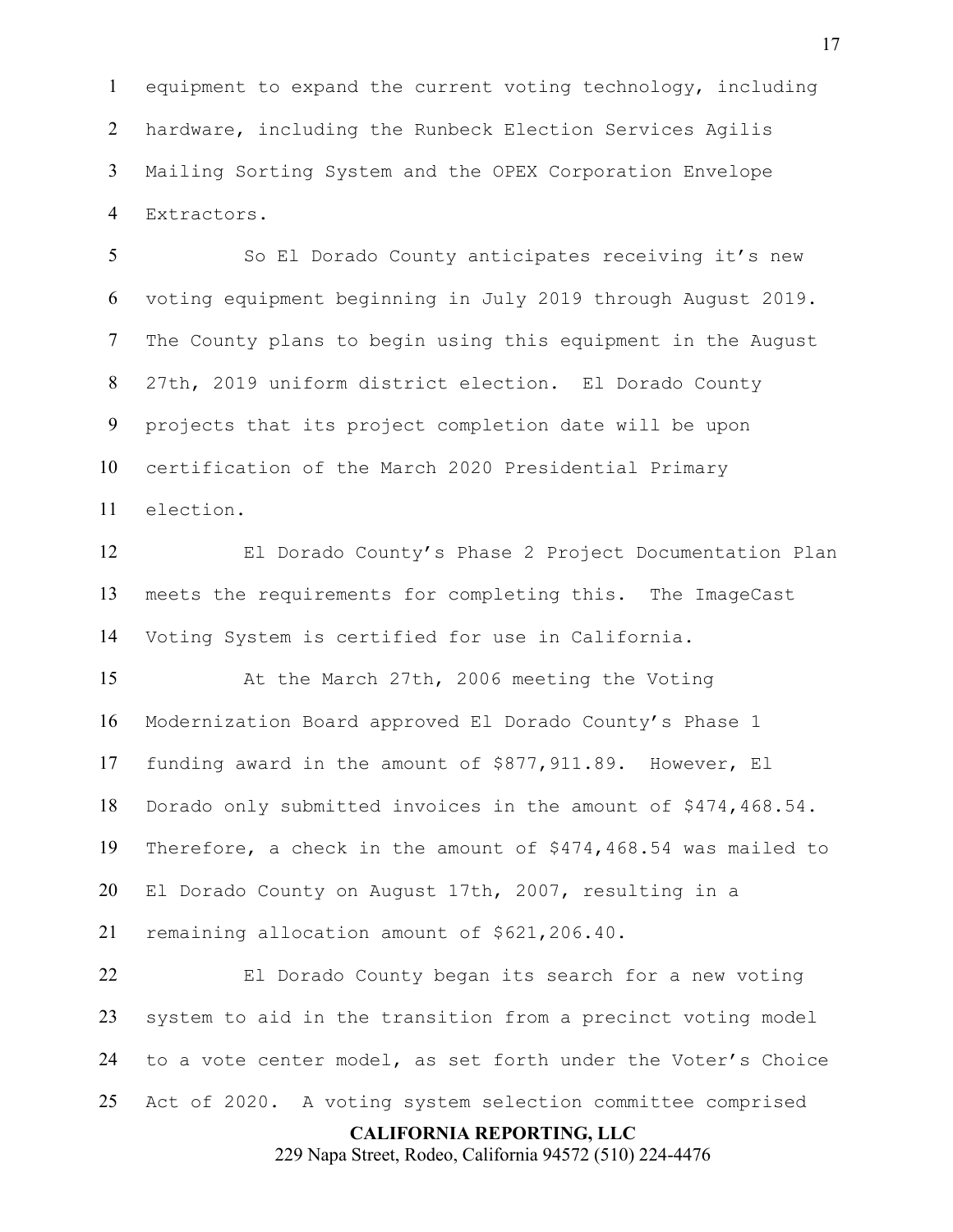of the election staff, members of the public, poll workers, trainers, former Board Members, and members from the League of Women Voters provided guidance and assistance in the selection of a new voting system.

 Following an extensive evaluation of bidders and rating of each proposed system, El Dorado County ultimately purchased an array of new voting equipment from three separate vendors, Runbeck Election Services, OPEX Corporation and Dominion Voting Systems to achieve its goal of a comprehensive and modernized system.

 As approximately 80 percent of all voters are projected to vote by mail in future elections, El Dorado County has acquired two voting technology expansions to enhance the processing of mailed ballots. The Agilis Mail Sorting System and OPEX Envelope Extractors will both streamline signature verification resulting in quicker processing and reduced errors.

 El Dorado County believes the acquisition of high- speed central counting units from Dominion Voting Systems will enhance -- will enable more efficient and quicker tabulation of results. The new centralized tabulation process will permit election staff to timely return ballots before the closing of vote centers on Election Day. The deployment of three ImageCast X ballot marking

devices at each vote center will allow voters with auditory,

## **CALIFORNIA REPORTING, LLC**

229 Napa Street, Rodeo, California 94572 (510) 224-4476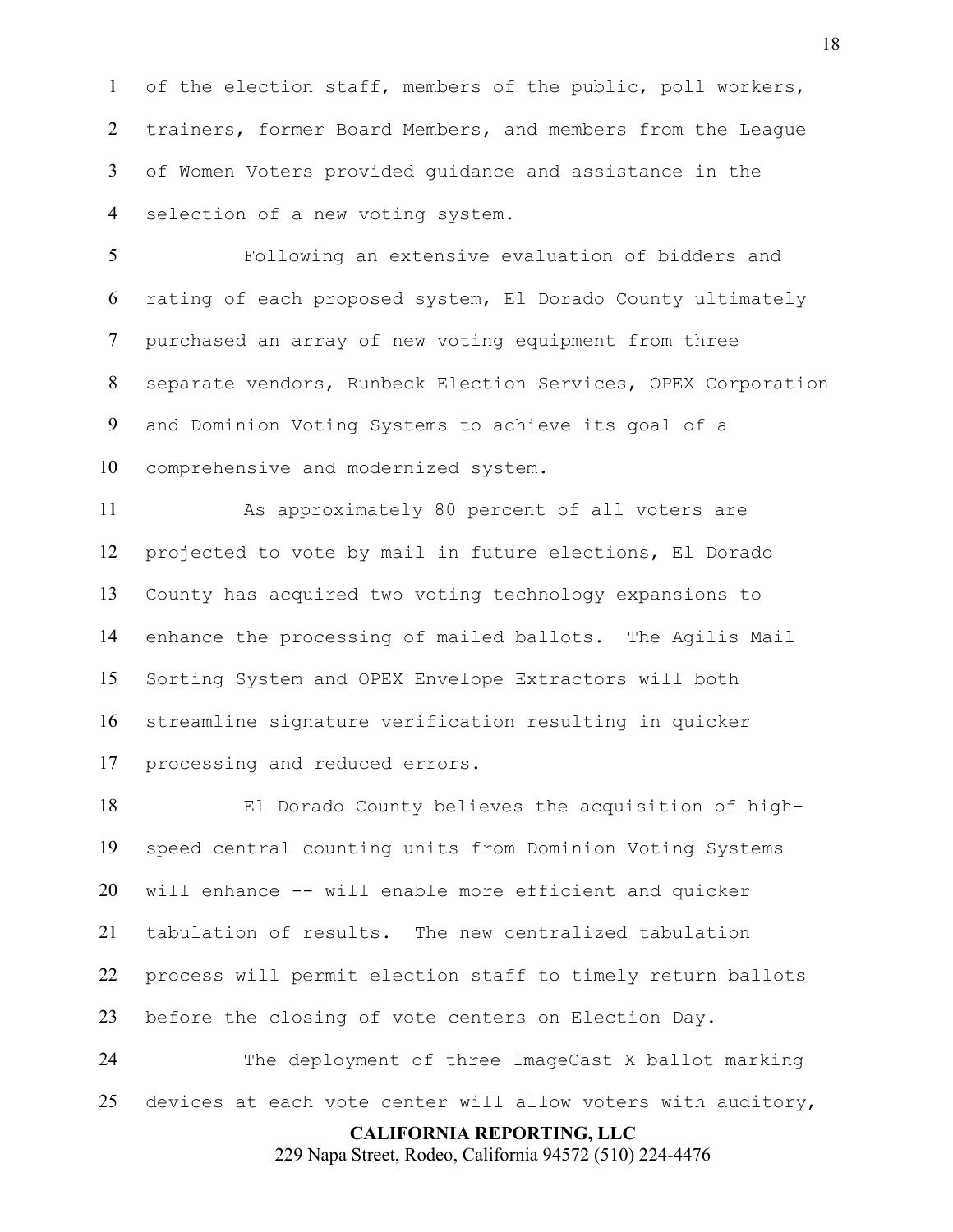visual or physical limitations to utilize a customizable touchscreen interface to both understand their ballot and cast their vote privately and independently.

 El Dorado County has also purchased a Remote Accessible Vote-by-Mail system, or RAVBM, to allow voters to mark their ballot at home, further increasing accessibility for voters with disabilities.

8 A Voting Accessibility Advisory Committee is currently developing an extensive voting outreach program to introduce the new voting system to its voters and solicit feedback. The County plans to hold demonstrations of the new voting equipment at community events, elderly centers, and plans to involve the local media to promote the new voting method.

 El Dorado County will only receive VMB payments once it has submitted detailed invoices for its certified voting equipment and additional voting technology components. Please note: The staff proposed funding award is based upon allowable reimbursement under Proposition 41. Software licenses, warranties after the first year, and training costs listed in the El Dorado contract with Runbeck, OPEX Corporation, and Dominion Voting Systems would not be covered as a reimbursable claim under Proposition 41. So with that, it is our recommendation that El Dorado

County Phase 2 Project Documentation Plan be approved and a

## **CALIFORNIA REPORTING, LLC**

229 Napa Street, Rodeo, California 94572 (510) 224-4476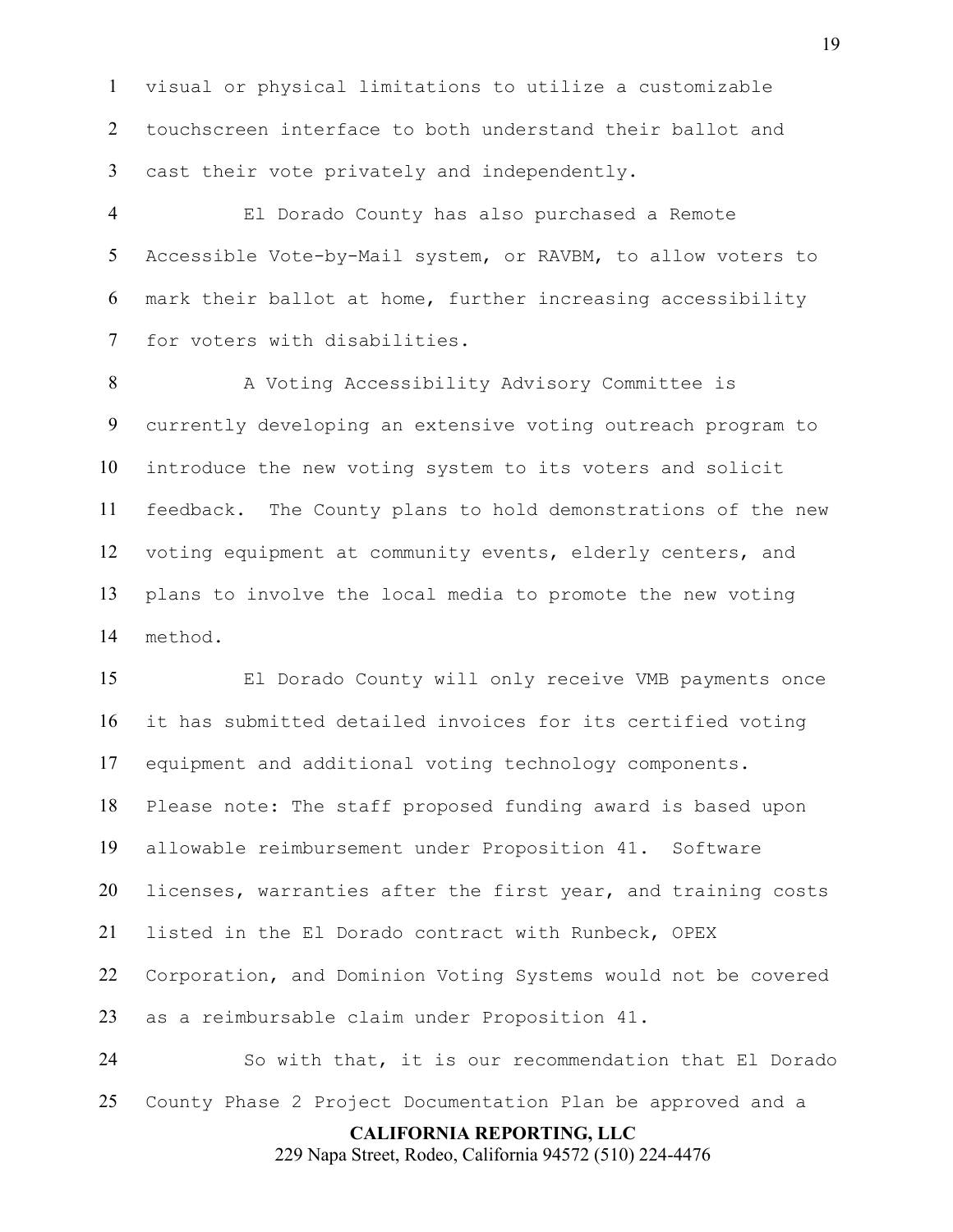funding award letter be issued in the amount of \$621,206.40.

 CHAIR KAUFMAN: Thank you, Arman. So in summary, it sounds like El Dorado's proposal here is to expand their current system to, basically, facilitate quicker and more accurate vote-by-mail tabulations, and to be able to address the fact that El Dorado is moving to a vote center model and away from precinct voting to address the changes that will be in place of the 2020 election; runoff?

 MR. HIROSE-AFSHARI: Correct. That is our view. CHAIR KAUFMAN: Okay. Before we turn to El Dorado County, do either of you have questions of Staff?

COMMISSIONER LAGMAY: A very quick question.

 In the closing paragraph, it is noted that certain costs are not covered.

MR. HIROSE-AFSHARI: Um-hmm.

 COMMISSIONER LAGMAY: I was just curious, did the County ask for them to be covered and were turned down or never asked because they knew they would not be covered?

 MR. HIROSE-AFSHARI: We just wanted to be extra clear that we did notice there were some warranties included in the invoices out of the first year, that it explicitly asked for reimbursement for that. But just -- we wanted to clear up any confusions, we wanted to make that clear in the staff report, that any warranties out of the first year would not be considered reimbursable.

> **CALIFORNIA REPORTING, LLC** 229 Napa Street, Rodeo, California 94572 (510) 224-4476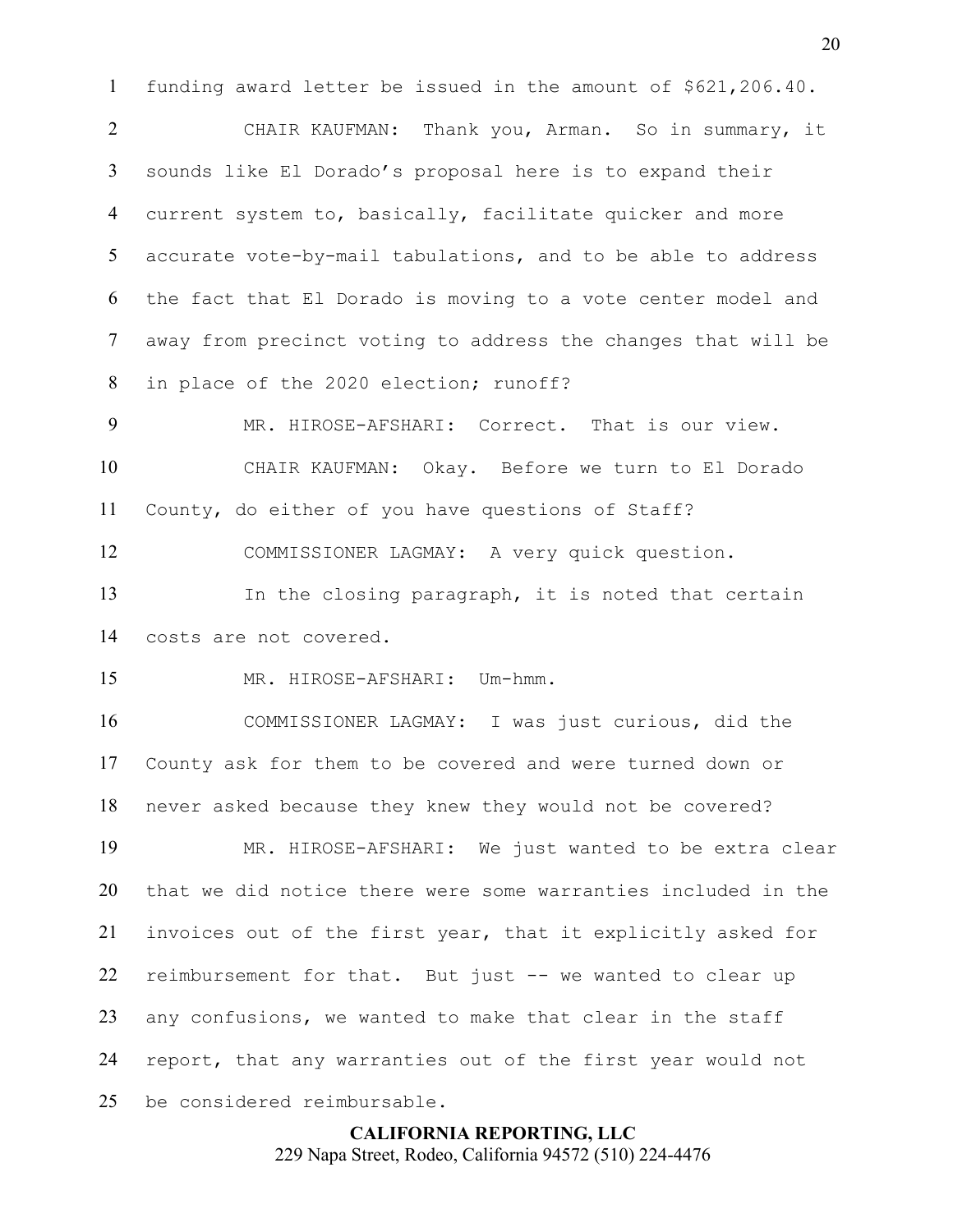**CALIFORNIA REPORTING, LLC** 229 Napa Street, Rodeo, California 94572 (510) 224-4476 COMMISSIONER LAGMAY: So they did ask and were told, there are not appropriate -- MR. HIROSE-AFSHARI: I believe so. COMMISSIONER LAGMAY: -- to be covered and -- MR. HIROSE-AFSHARI: Yeah. COMMISSIONER LAGMAY: -- there's -- MR. HIROSE-AFSHARI: Yeah. COMMISSIONER LAGMAY: -- everybody understands that? MR. HIROSE-AFSHARI: Right. COMMISSIONER LAGMAY: Okay. MR. HIROSE-AFSHARI: They have an understanding of that. COMMISSIONER LAGMAY: Thank you. CHAIR KAUFMAN: Okay. I know that Mr. O'Neill, Bill O'Neill is here, the Registrar of Voters from El Dorado. Do you wish to be heard and address the Board? MR. O'NEILL: Sure. I never pass up an opportunity to talk. CHAIR KAUFMAN: There you go. MR. O'NEILL: First, I want to thank the Chairman and Members of the Board for being here. I know it's a lot of time and travel that it takes for you to be here and thank you for that. I also want to thank Arman. I'm sorry that he's going to be leaving but Arman and Joanna have been really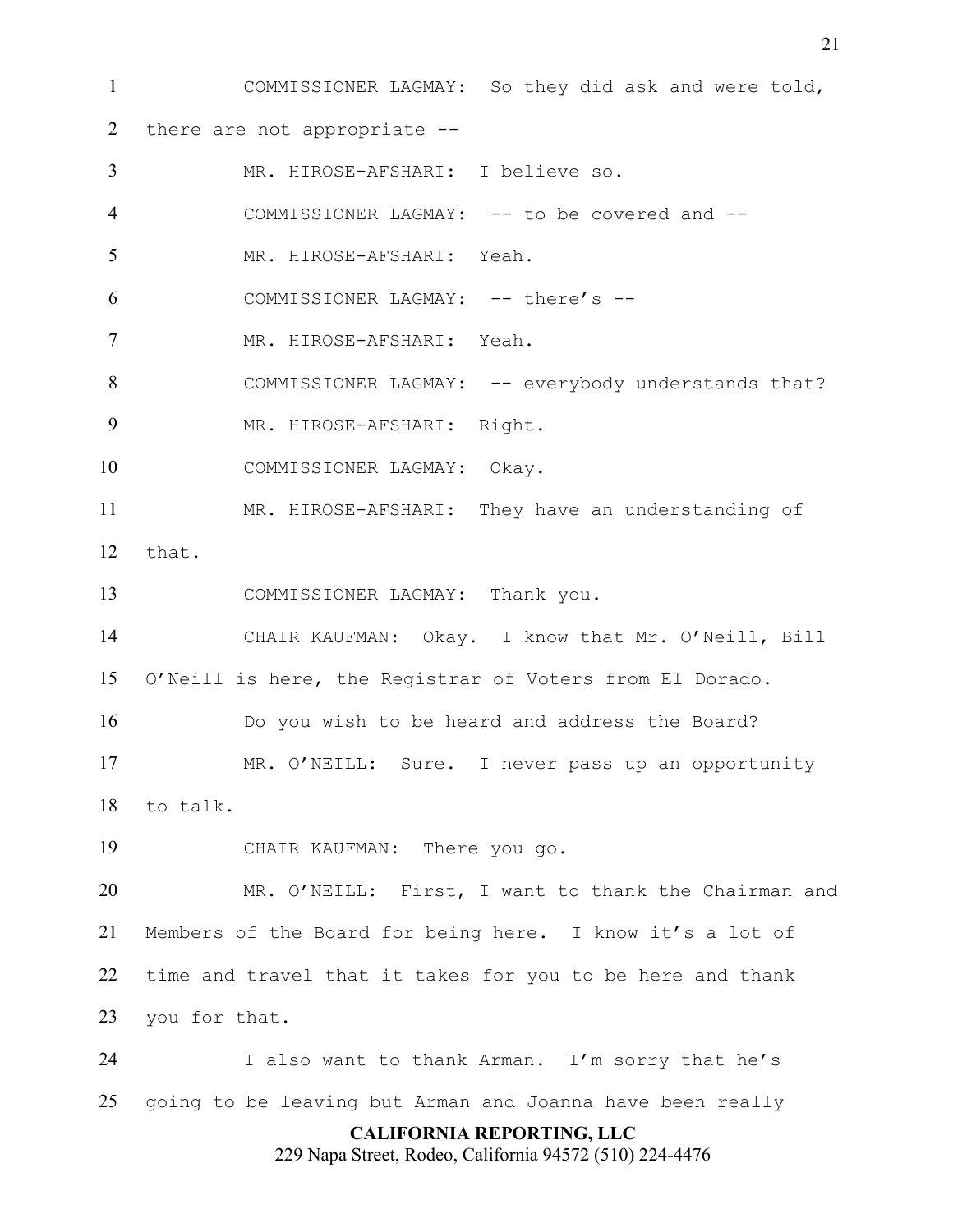incredibly helpful in getting us through the process. As we 2 all know, there's a lot of intricacies to this, so they've really been very helpful for this.

 We're just really excited as a county to be moving towards a vote-center model, as well as improving our ability to tabulate more quickly. That's something we just never had with our existing system. It didn't have a high-speed central count. We were counting, manually, ballots at about maybe 12 a minute, and now we're going to be able to do about 50 a minute per machine which is going to be very helpful, especially since we're going all-mail quasi under SB 450.

 So I just want to say thank you to the staff and everyone for helping, and Jana for leading such a great team.

So if you have any questions, that's great.

Otherwise, I will stop talking.

 CHAIR KAUFMAN: I would just be curious because, you know, we've had a few folks come before us as we're shifting to this new vote center environment, if you can just share with us a little bit your experience in identifying -- I know El Dorado County is very different from, for example, L.A. County -- but what your experience has been identifying appropriate vote centers and what you all are -- MR. O'NEILL: Yeah.

 CHAIR KAUFMAN: -- doing to kind of place those vote centers throughout your county?

> **CALIFORNIA REPORTING, LLC** 229 Napa Street, Rodeo, California 94572 (510) 224-4476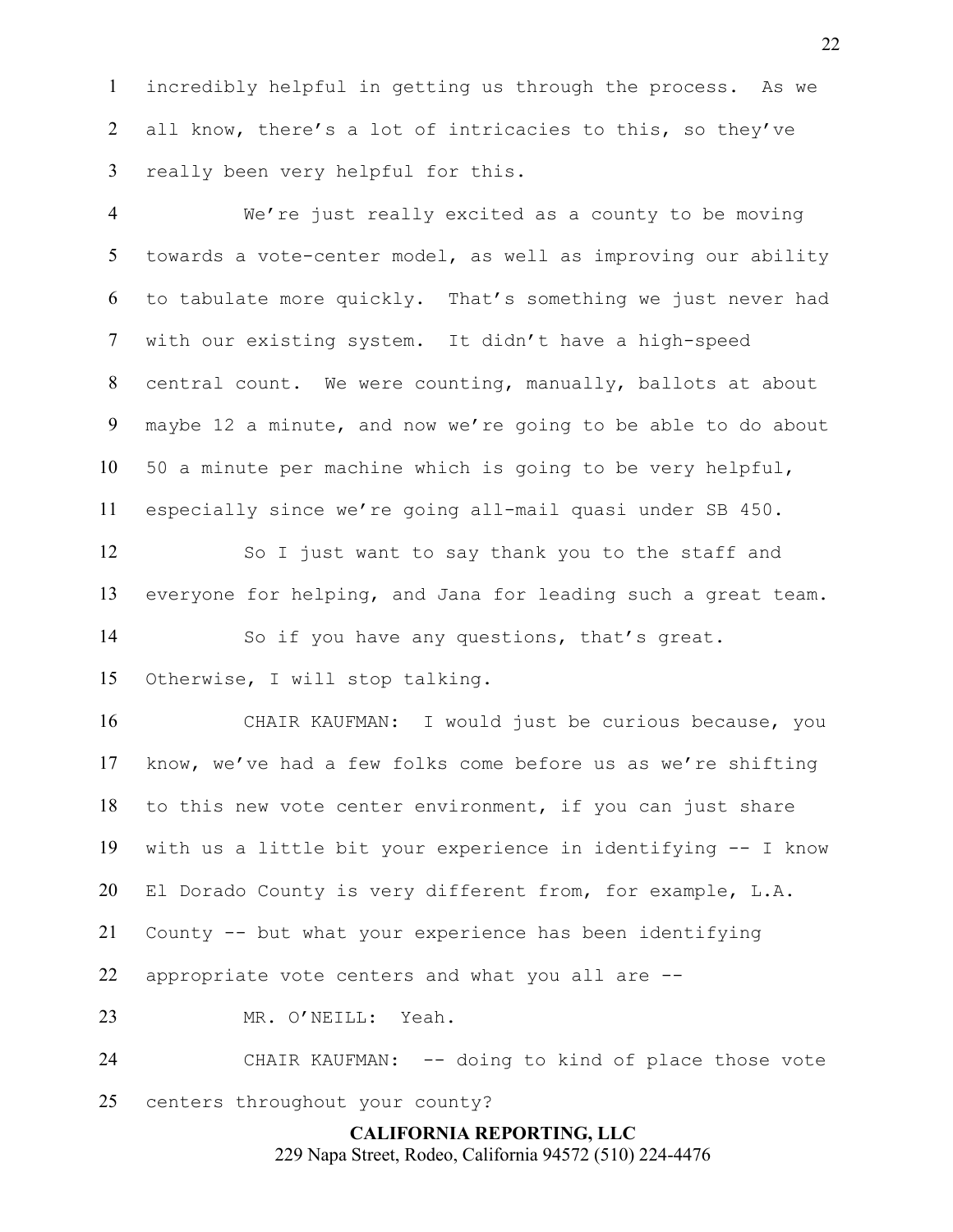MR. O'NEILL: That's a great question. And you mentioned L.A. County. And I called Dean, and I know he's got \$46 million or so left, I asked him if we could get half 4 of that because we want one of those remote, you know, vote-mobiles to go and introduce stuff to people, but he said, no.

 So our process in identifying vote centers, because we're a rural county, we've got everyone from, like South Lake Tahoe which is a very transient environment but also a lot of residents there, right up through areas where there's only a few thousand people that live out there, and down through areas like El Dorado Hills which is very high-density population. We've got folks who have no internet access and we've got folks who are extremely involved in the tech world that spend a lot of time in that world.

 So we had to look at several factors. And the state identifies 14 key factors, including the location near public transportation, accessibility, disability groups, elderly communities. So as we started looking at where we're going to place these things, we started with our most populace areas, and then we started looking at the least populous areas and how we're going to best serve folks that live in a community where there might only be 200 or 300 people, the nearest voting center would be, you know, ten miles away potentially.

**CALIFORNIA REPORTING, LLC** 229 Napa Street, Rodeo, California 94572 (510) 224-4476 And then we started to filter through. We held a lot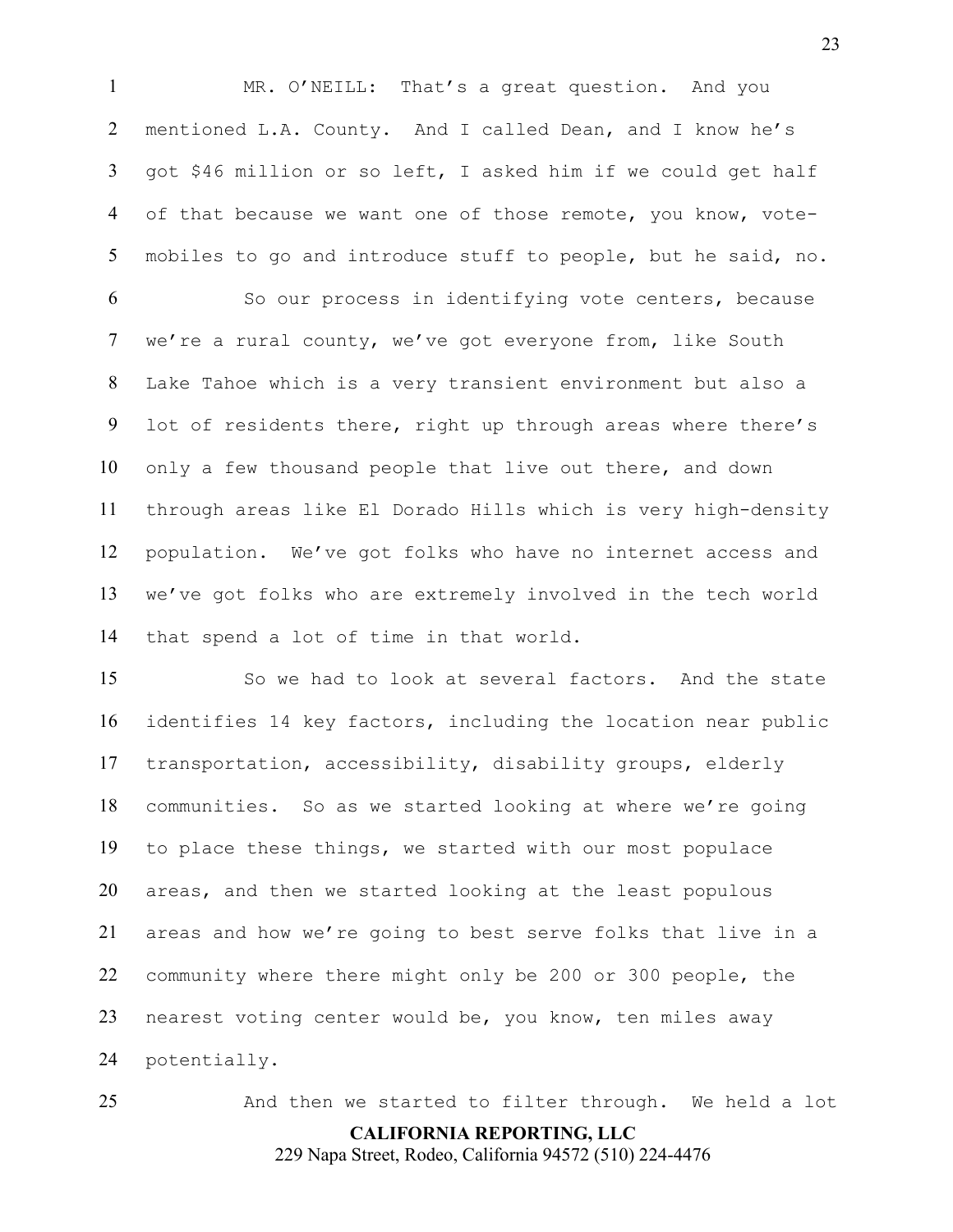of meetings with the public to get their input on where we should put these and we got a lot of great feedback.

 In our county, we're required to have 13 total, with 3 of these being 11 days and the remainder being 4-day vote centers.

 So we spent a lot of time going out and visiting locations. We looked at ones that we currently use, the places people are used to going to, the fire houses, libraries.

CHAIR KAUFMAN: As polling places?

 MR. O'NEILL: Yeah, as polling places. Sorry. So we started looking at those first and they've always been great partners with us. We found some of them wouldn't work. They weren't geographically located where we could serve our community best. There wasn't public transportation or other things that would just restrict access to it. And they didn't have internet access. Under the new SB 450, we're going to have direct connectivity to our voter registration system.

 So we surveyed about 20 locations to pick the 13 to 15 that we're going to use. And we sought a lot of public input. We looked in areas. Some of the areas we looked were retirement communities so that we could get the older population, the folks who might have limited mobility, and they were very welcoming to us.

> **CALIFORNIA REPORTING, LLC** 229 Napa Street, Rodeo, California 94572 (510) 224-4476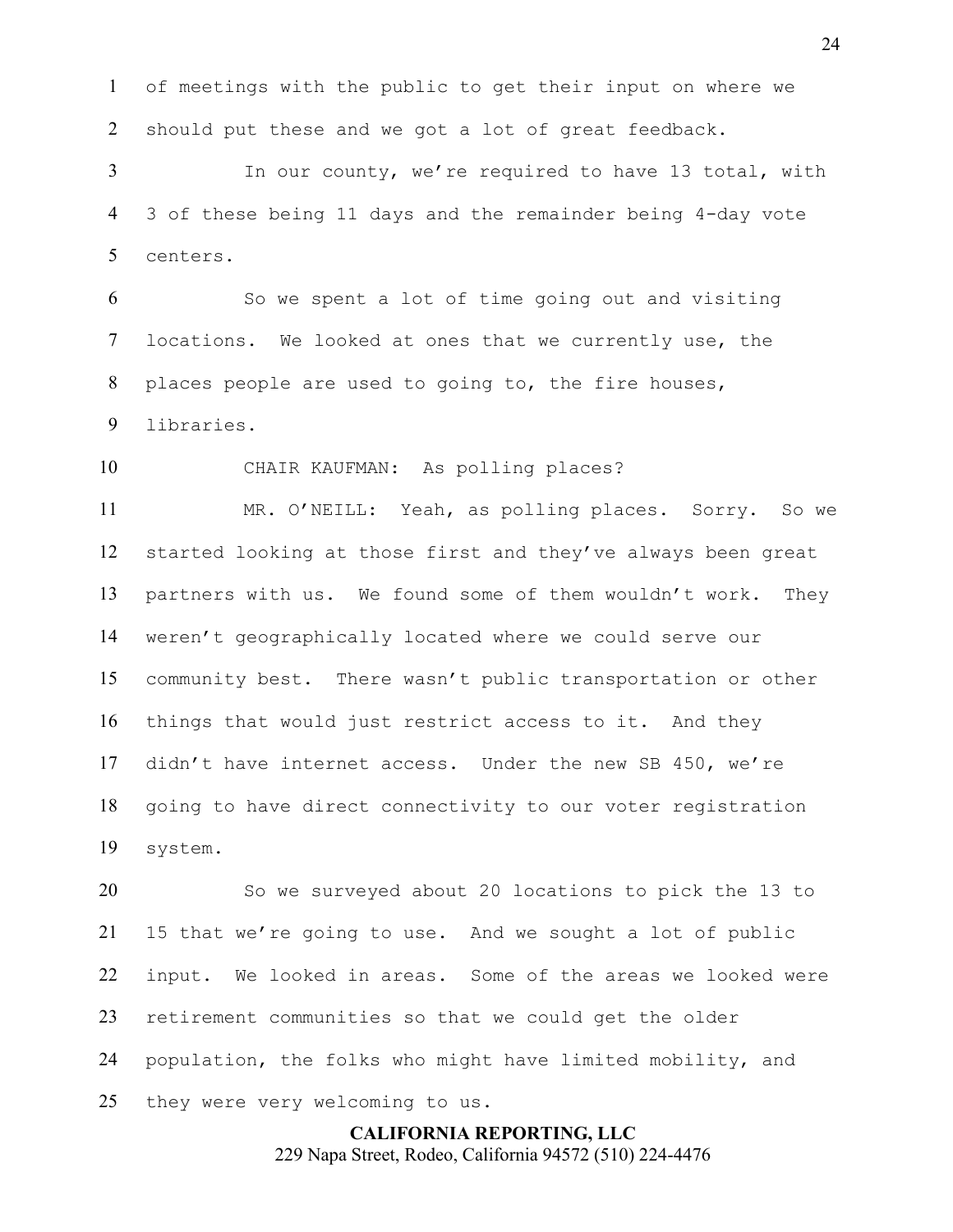We've worked with MORE (phonetic), which is a disabled-access kind of community business up near us, and they've provided a lot of great input.

 So it's been a whole process. We worked with Mindy Romero, who does a lot of the -- or has worked with a lot of the counties that have gone to vote centers and done the demographic information. We've worked our GIS folks, as well as just our own knowledge and experience of our county. So that's an ongoing process.

 We're pretty close to having them all nailed down. I think we, by the end of next week, we'll probably have all of them identified. So it's just been this long process of identifying everything that we can.

 CHAIR KAUFMAN: So it sounds like some of the venues are private or at least they're -- or if not that, nonprofit- type organizations? I guess you mentioned there was a retirement community.

18 MR. O'NEILL: Yeah. There's a retirement community that really wants us there.

 The biggest issue that we find in looking for locations is we're now talking 11 days or 4 days. When it was one day, they were like, yeah, that's terrific. Some of 23 the locations, like the retirement community, really want us there, they just can't give up their community center for four days, especially over a weekend, so we're not going to

#### **CALIFORNIA REPORTING, LLC**

229 Napa Street, Rodeo, California 94572 (510) 224-4476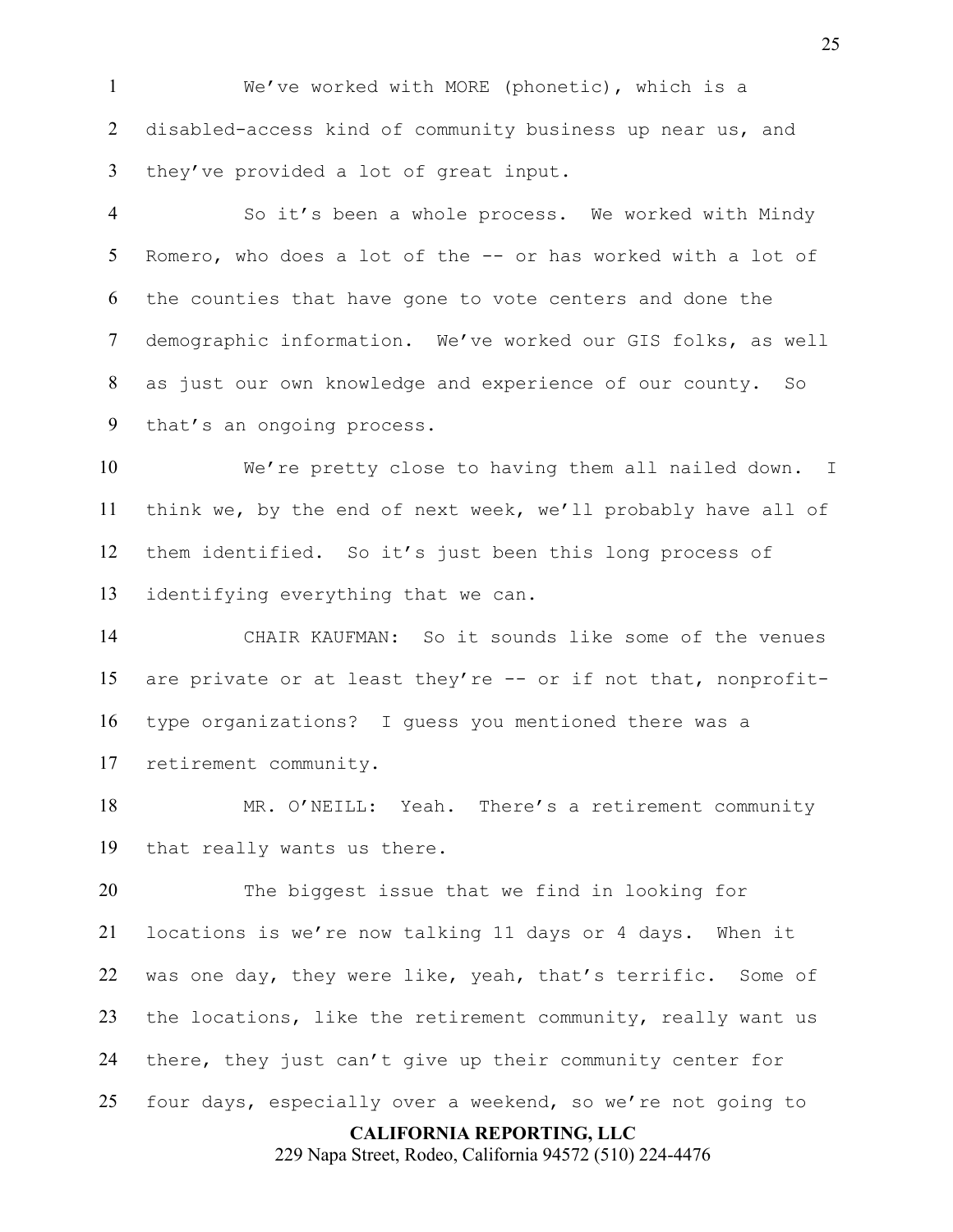be able to use that one.

**CALIFORNIA REPORTING, LLC** 229 Napa Street, Rodeo, California 94572 (510) 224-4476 The other ones that we're using, primarily, are going to be libraries, public utility district offices, our own county offices, Child Support Services, which we thought was a great fit because they get a lot of people coming in there that need services already and we want to serve the community, single mothers and single fathers who need access to services. So most of the locations that we're using, if not all of them, are some kind of a public agency. CHAIR KAUFMAN: Still public. MR. O'NEILL: Yeah. But they also have internet access, you know, most of them, the fire stations and libraries, et cetera. And many are on the county network which helps secure the system as well. CHAIR KAUFMAN: Okay. Great. Well, it sounds like a challenge that you are meeting. MR. O'NEILL: We'll know on March 6th if we've met the challenge. But, yes, we're working really hard. CHAIR KAUFMAN: We'll all know that. MR. O'NEILL: But my staff, who is here, Cindi and Linda, have just been amazing at making this happen. 23 So if there are other questions? CHAIR KAUFMAN: Commissioner Lagmay, any questions? COMMISSIONER LAGMAY: I was trying to use this as an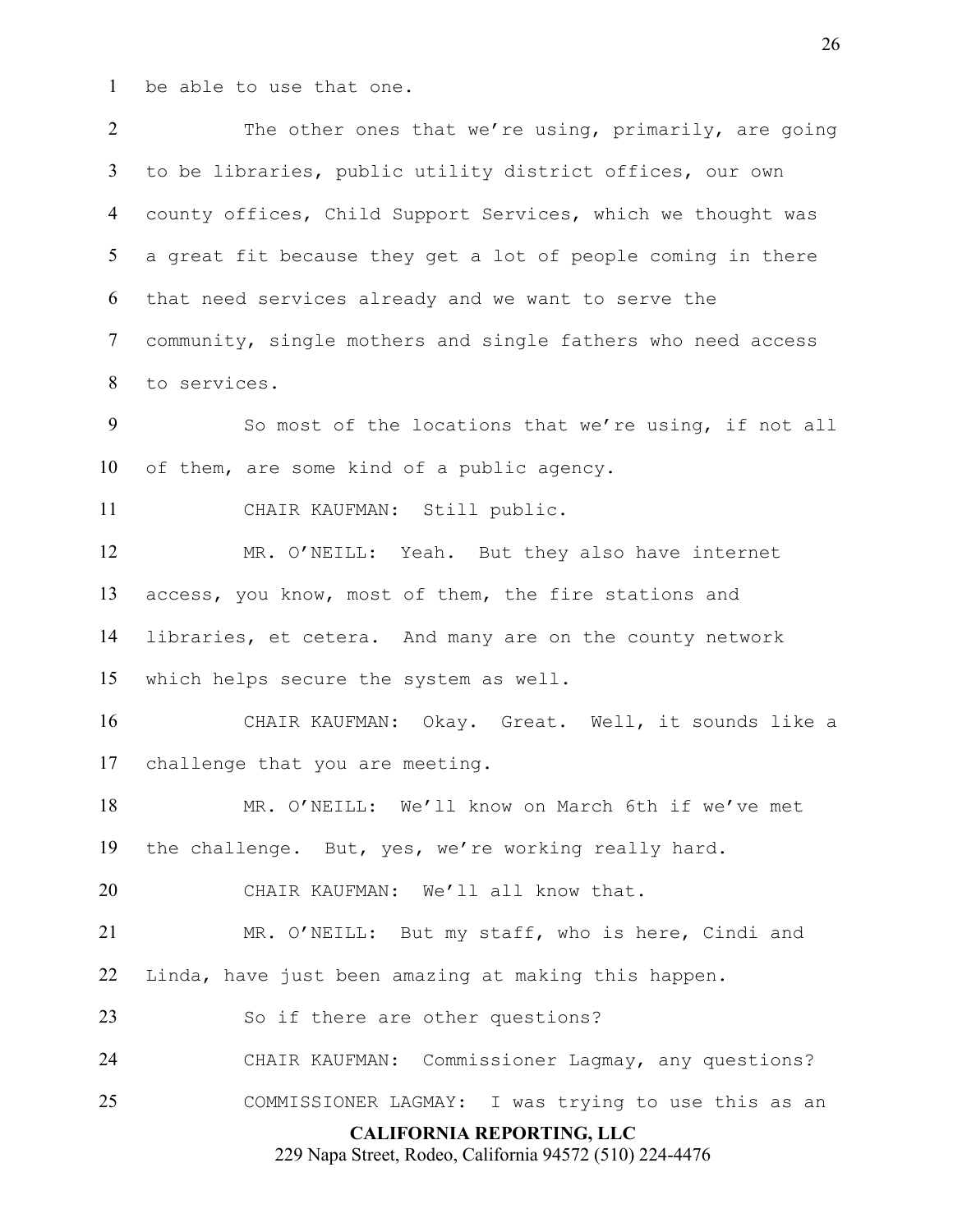opportunity to get an education for myself.

2 1 J don't know much about El Dorado County. What is your ethnic breakdown? And are you finding the need to translate into multiple languages at all or not really?

 MR. O'NEILL: We have a Spanish requirement and a Chinese requirement in a couple of precincts, but that's the state requirement. We do expect that we're going to end up with, out of the census, we'll probably end up with a Spanish requirement. We are -- we're probably, I'm going to say, around 15 percent Hispanic, is my best guess, primarily Caucasian. We have some Russian community and some other.

 It's not really geographically diverse just because we're more of a farming-rural community. But there's a lot of people that are moving up into what would be the western part, like El Dorado Hills and Cameron Park area, so it's getting more ethnically diverse.

 We hired someone to be our Spanish outreach person. We've been delivering flyers and other things to the Spanish mercados and working with Lease agreement

 La Familiar up in South Lake Tahoe to try to draw as much in as we can. They tend to be more private, a more private community. I think government coming in is a little concerning to them, so we're doing everything we can to kind of break through that and help with that, working with the Catholic Church and others.

> **CALIFORNIA REPORTING, LLC** 229 Napa Street, Rodeo, California 94572 (510) 224-4476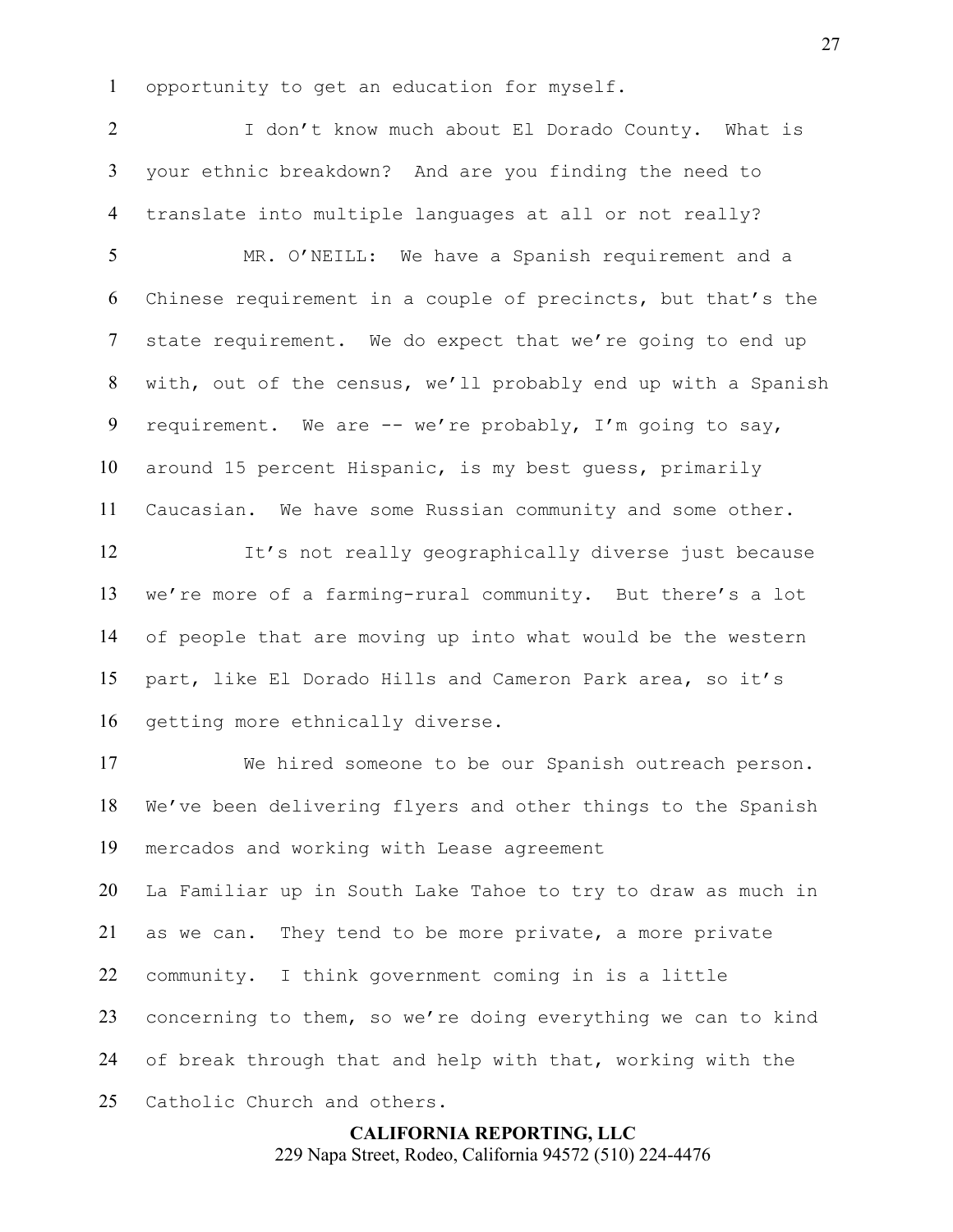**CALIFORNIA REPORTING, LLC** 229 Napa Street, Rodeo, California 94572 (510) 224-4476 COMMISSIONER LAGMAY: Any provision being made for the Russian community? MR. O'NEILL: Not yet. It's still a pretty small community up by us, so we haven't had a chance to really work with a lot of the Russian community yet. We're finding they're kind of moving out of, a little bit more, out of like the Fair Oaks/Rancho Cordova area up in our area but it's still very small. COMMISSIONER LAGMAY: Okay. Very interesting. Thank you for  $-$ 11 MR. O'NEILL: Sure. 12 COMMISSIONER LAGMAY: -- the education. MR. O'NEILL: Sure. CHAIR KAUFMAN: Commissioner Sandoval? COMMISSIONER SANDOVAL: Yeah. You asked my question. It was a good question about the landscape of El Dorado. But a question for you is: What is the total number of registered voters in the County? What does the voter turnout look like in presidential elections, given past election? So I would love to hear about that. MR. O'NEILL: Great question. We have roughly 123,000 registered voters, give or take, depending on the month, 122,500 to 123,500. The turnout, our turnout, is generally among the highest in the state, this state. I think in the last Presidential we were the third highest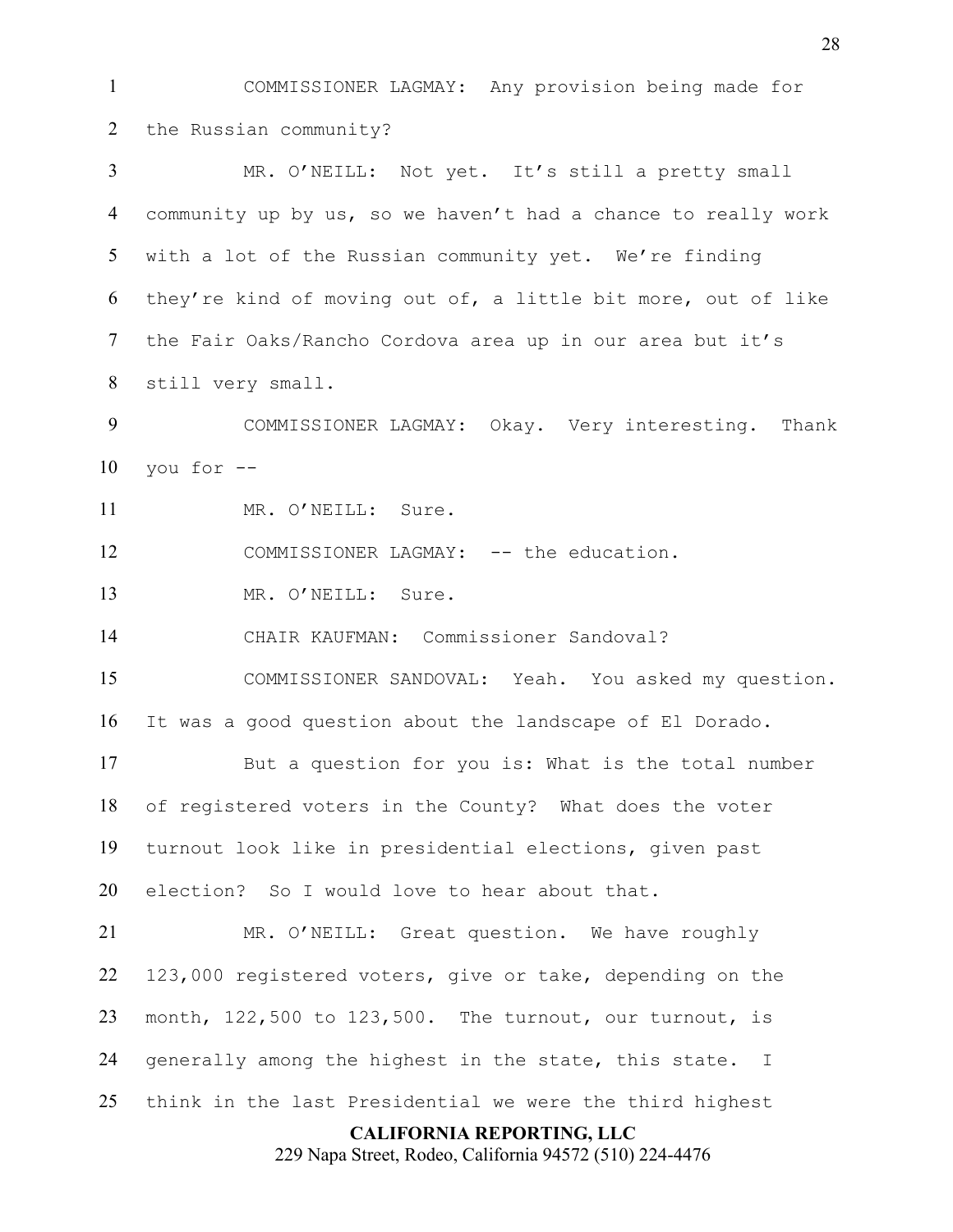turnout percentage-wise, roughly, between third and fifth, so our turnout is very high. We've got a lot of very active voters in our community.

 We've got a lot of service organizations, as well, which is what we're looking at for vote centers, is we're meeting with service organizations, like the Lions Club -- COMMISSIONER SANDOVAL: Um-hmm.

 MR. O'NEILL: -- the Rotary, Kiwanis, and those types of clubs to adopt a vote center. So we're putting together a program that's literally called Adopt a Vote Center. They come in, they work the vote center, they make it their own vote center. They make it a community event. And then the money that they make goes directly to their service organization, so it's a fundraiser for them as well.

 So we have a very active voter community up by us. We had, in the special District 1 election, probably the lowest turnout we've ever had; it was about 30 percent, 32 percent.

COMMISSIONER LAGMAY: Wow.

 MR. O'NEILL: But during the Presidential, we're -- I am anticipating next year, the Presidential General, I'm hoping for about 75 percent.

COMMISSIONER SANDOVAL: Wow.

COMMISSIONER LAGMAY: That's amazing.

COMMISSIONER SANDOVAL: That would be great.

**CALIFORNIA REPORTING, LLC**

229 Napa Street, Rodeo, California 94572 (510) 224-4476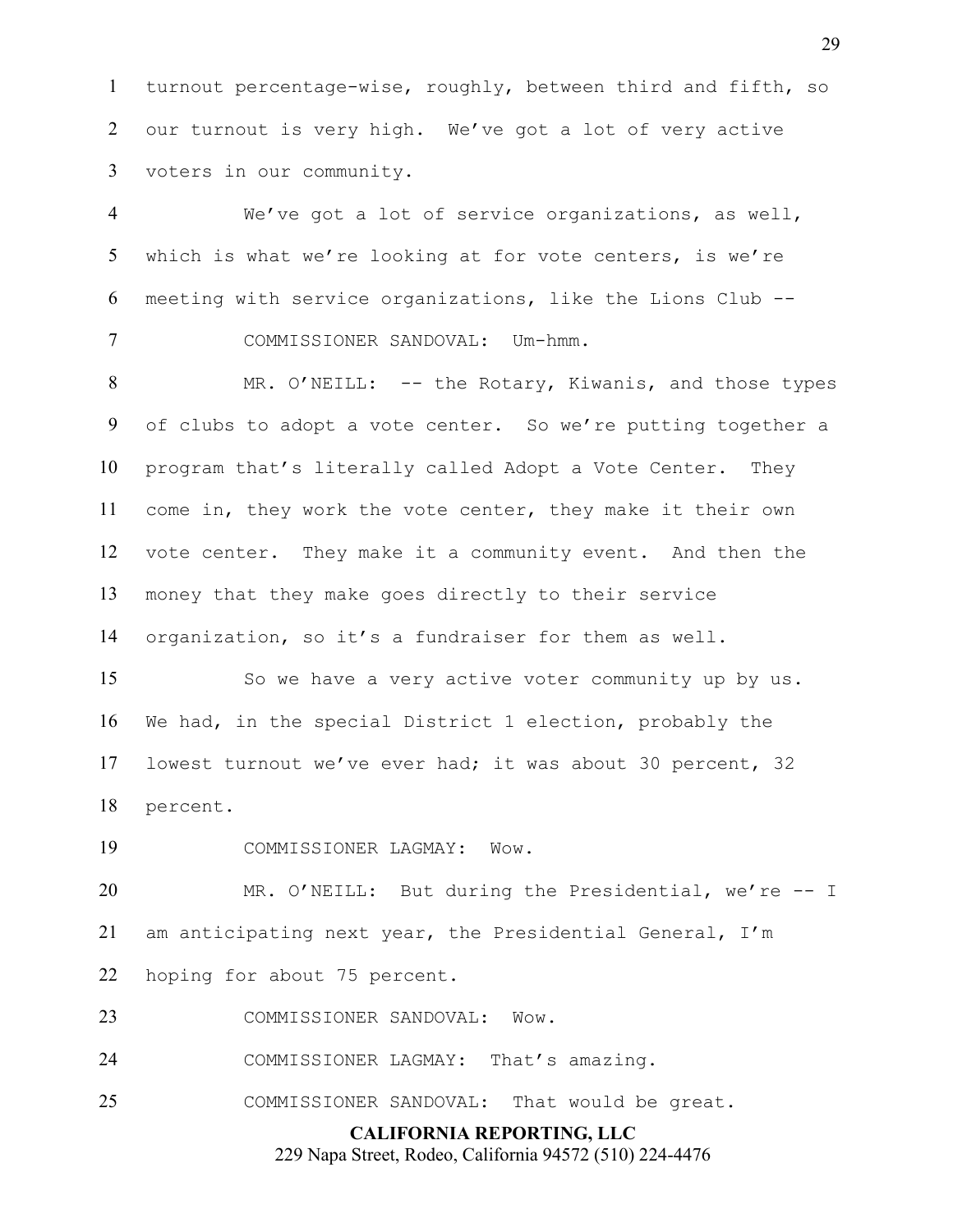**CALIFORNIA REPORTING, LLC** MR. O'NEILL: I really hope so. We're doing a lot of outreach to really encourage people to vote. We, Linda and I, probably go to two or three, gosh, maybe up to five meetings a month with different organizations, Republican Central Committee, Democrat, service organizations, et cetera. COMMISSIONER LAGMAY: Thank you. 8 COMMISSIONER SANDOVAL: Thank you. 9 MR. O'NEILL: Um-hmm. CHAIR KAUFMAN: Thank you. MR. O'NEILL: Anything else? Great. Thank you very much. CHAIR KAUFMAN: We're good. Thank you very much. Do we have any public comment related to El Dorado County's submission? Okay. 16 Seeing none -- oh. MS. ALEXANDER: Just a quick question. Thanks for bringing these issues up. One thing I was wondering about was there were no e- Poll Books that were listed in the reimbursement and I just wondered if that was something that was outside of the VMB allocation because you hit your limit? I just wondered if that was something that -- MR. O'NEILL: Yeah. 25 MS. ALEXANDER: -- was missing?

229 Napa Street, Rodeo, California 94572 (510) 224-4476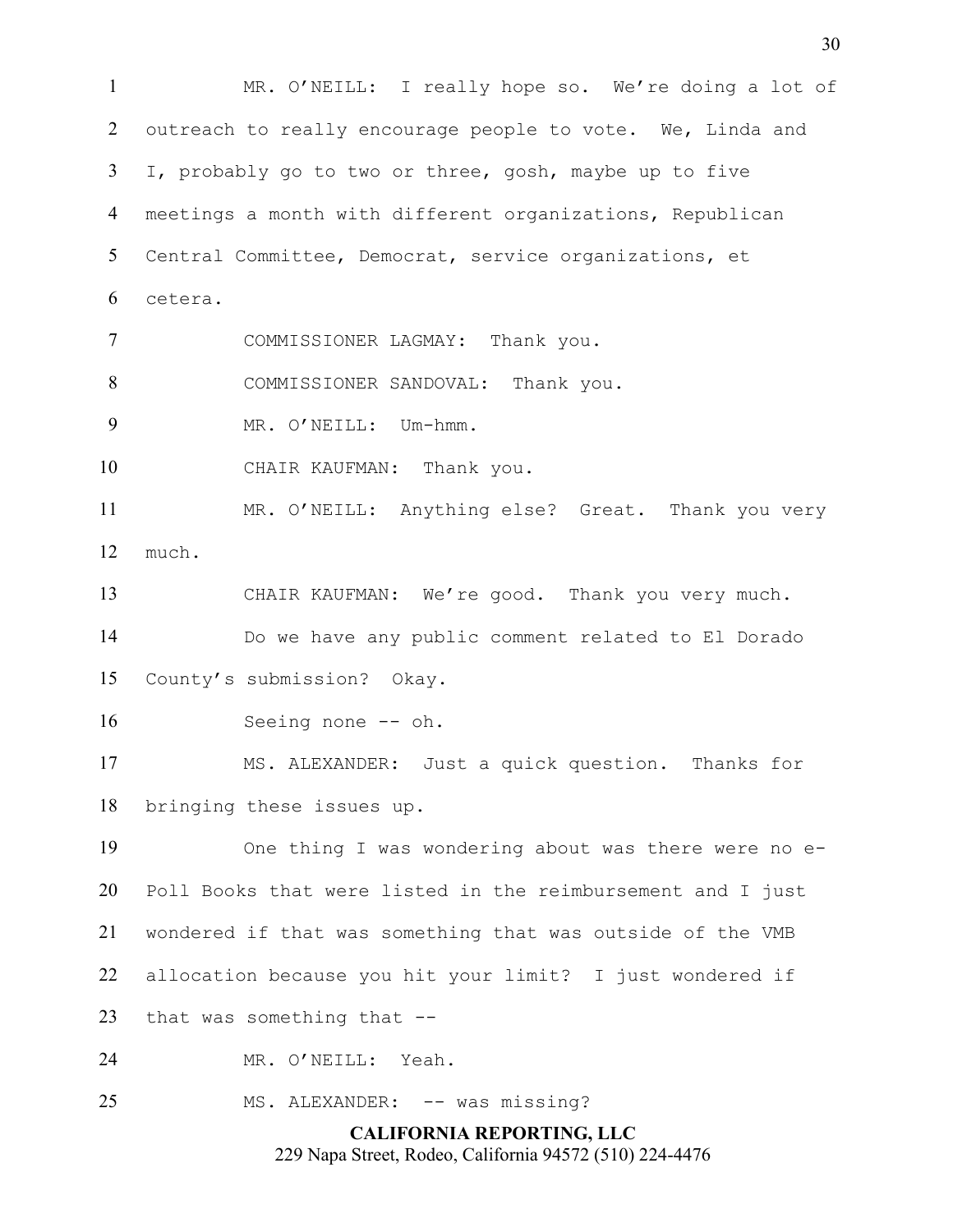**CALIFORNIA REPORTING, LLC** MR. O'NEILL: Yeah. Thanks, Kim. Yeah. We're going to -- so we didn't submit it with this because, for two reasons, one, we've reached our allocation limit and, two, we haven't decided on what we're going with yet. We're working with DFM on their DFM Light System. MS. ALEXANDER: Okay. MR. O'NEILL: So we'll probably use laptops for that. 8 MS. ALEXANDER: Thank you. CHAIR KAUFMAN: Thank you. All right, do we have a motion to approve El Dorado County's Phase 2 document -- or Project Documentation Plan and issue a funding award in the amount of \$621,206.40? COMMISSIONER LAGMAY: I so move. COMMISSIONER SANDOVAL: Second. CHAIR KAUFMAN: Okay. We have a first and a second. I think we can probably just call the vote. All in favor? COMMISSIONER LAGMAY: Aye. 18 CHAIR KAUFMAN: Aye. COMMISSIONER SANDOVAL: Aye. CHAIR KAUFMAN: No opposed. 21 And  $\lambda$  congratulations to El Dorado County. And, hopefully, your money will be arriving soon. Okay, very good. Let's see. Do we have any other business that we need to address today?

229 Napa Street, Rodeo, California 94572 (510) 224-4476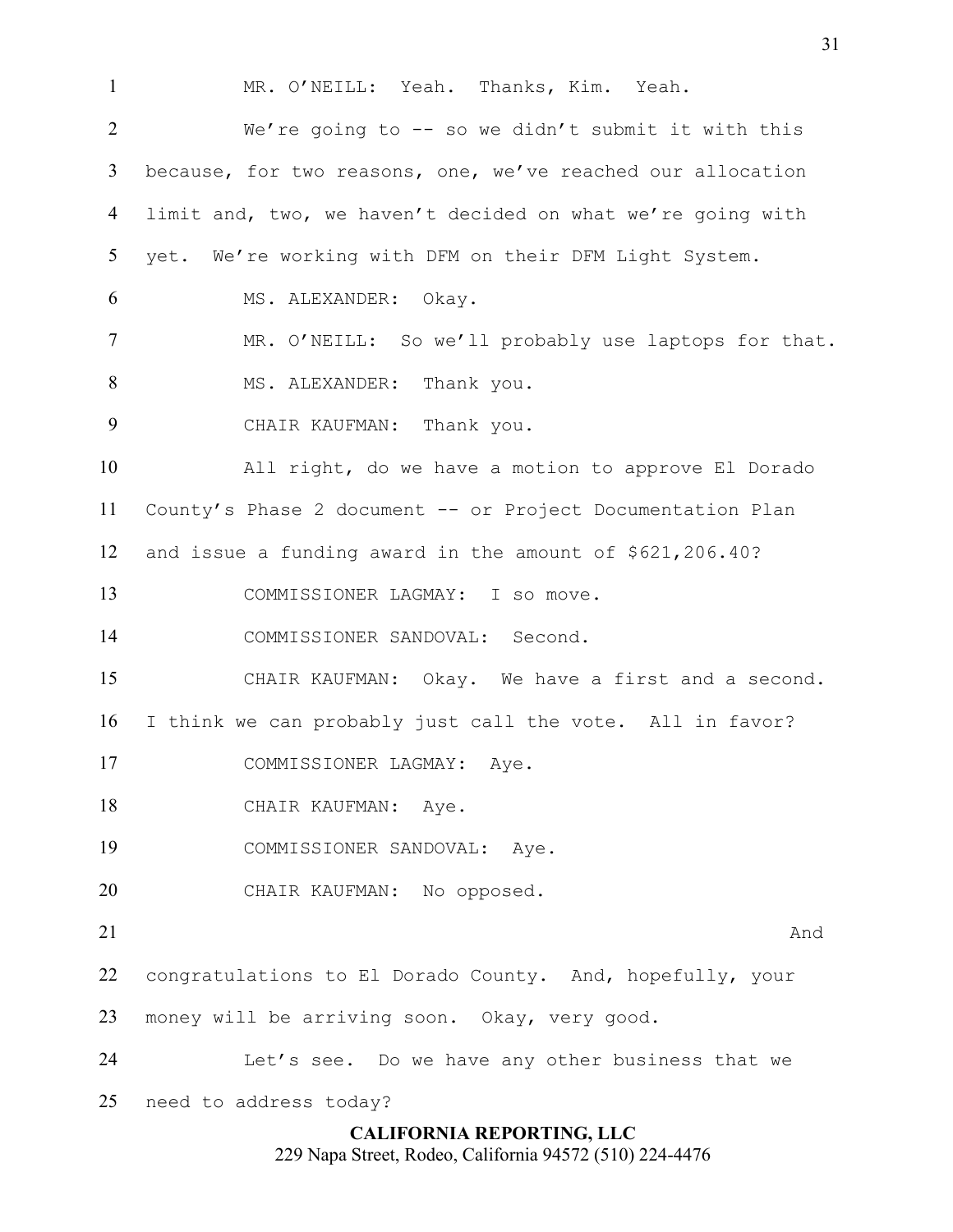MS. LEAN: We do not but we'd like to ask if there's anything else you'd like the staff to do or any other reports for the next meeting?

 CHAIR KAUFMAN: Like we -- I think speaking for everybody, or I'll take the liberty of speaking to everybody, thank you for addressing the topics that we had requested. I think it's helpful for us just to get the constant update on those.

Our next meeting is scheduled for September --

COMMISSIONER LAGMAY: 25th.

MR. HIROSE-AFSHARI: 25th.

 CHAIR KAUFMAN: -- 25th. Can we -- I guess we will anticipate having the memo addressing the one legal analysis that's still pending --

MR. ANDERSON: Yes, sir.

16 CHAIR KAUFMAN: -- on the permissibility of certain submissions to this Board. We will presumably have Alameda County on tap.

 And just going back to your list here, it looks like we may have a couple of other counties coming before us in September?

 MR. HIROSE-AFSHARI: That's correct. So in the email we sent out, we received responses from two counties who indicated they would be interested in coming before the Board at the September 25th meeting, and then as well as two

**CALIFORNIA REPORTING, LLC**

229 Napa Street, Rodeo, California 94572 (510) 224-4476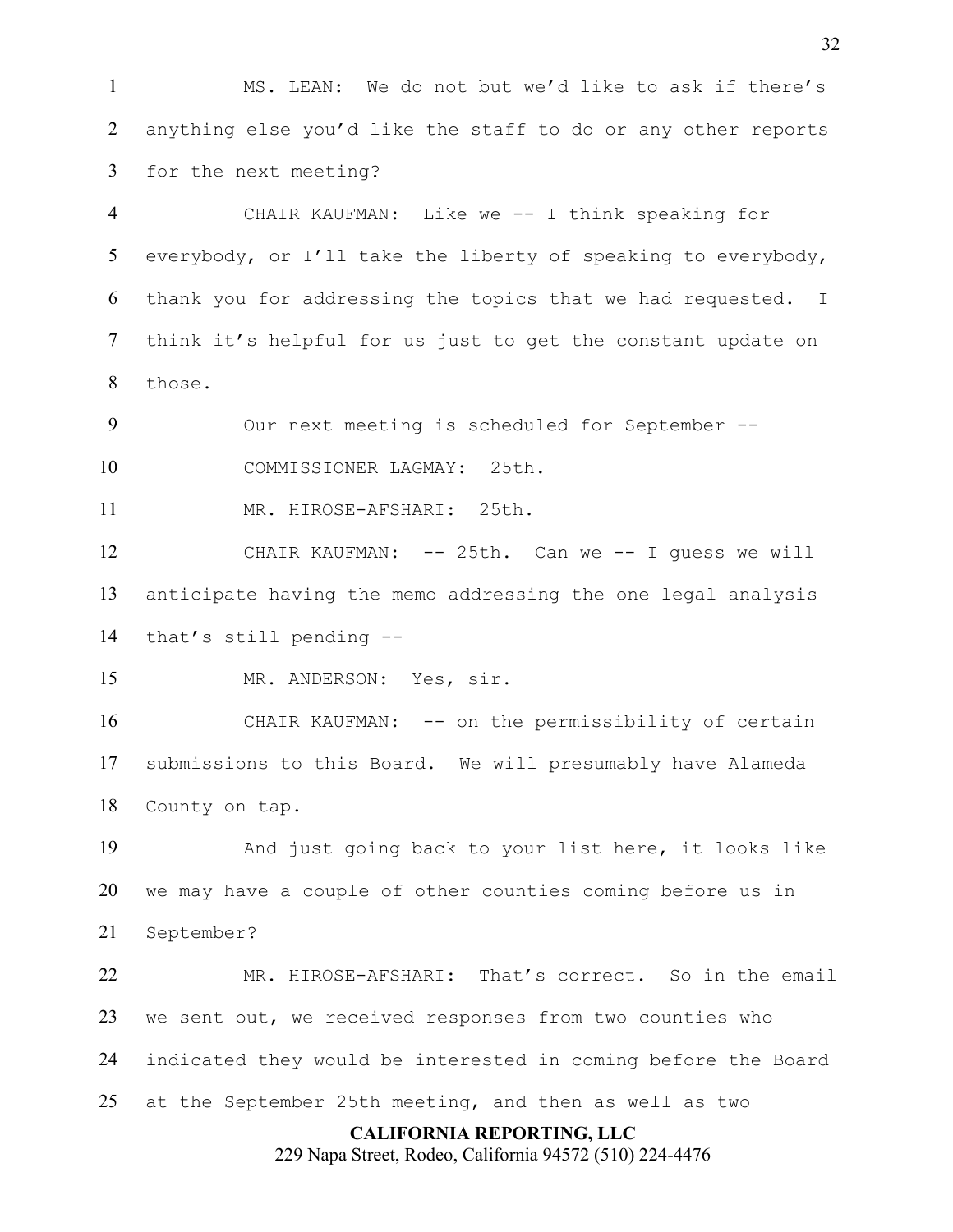**CALIFORNIA REPORTING, LLC** 229 Napa Street, Rodeo, California 94572 (510) 224-4476 counties who are the fence about appearing at the September meeting versus the November 13th meeting. CHAIR KAUFMAN: Okay. MR. HIROSE-AFSHARI: So we'll know more once we send out the CCROV to formally announce a review deadline, so we can get you updated. CHAIR KAUFMAN: Okay. It sounds like we may have a little lengthier time in September, so we'll plan accordingly. COMMISSIONER LAGMAY: So possibly five counties, possibly? 12 MS. LEAN: Potentially. COMMISSIONER LAGMAY: Okay. CHAIR KAUFMAN: Okay. That's good. Okay. Anything else from either of my fellow Commissioners? COMMISSIONER LAGMAY: I regret that I'm ignorant on the state budget cycle, but it does it operate on a fiscal year? And so only because at the last meeting there was a comment made about the hope that the Governor included additional funds in the budget. MS. LEAN: And he did -- COMMISSIONER LAGMAY: oh. MS. LEAN: -- so it was \$87 million. The contracts that the voting -- that are currently under -- we –- 25 they're  $-$  okay, so at the last budget there was \$134 million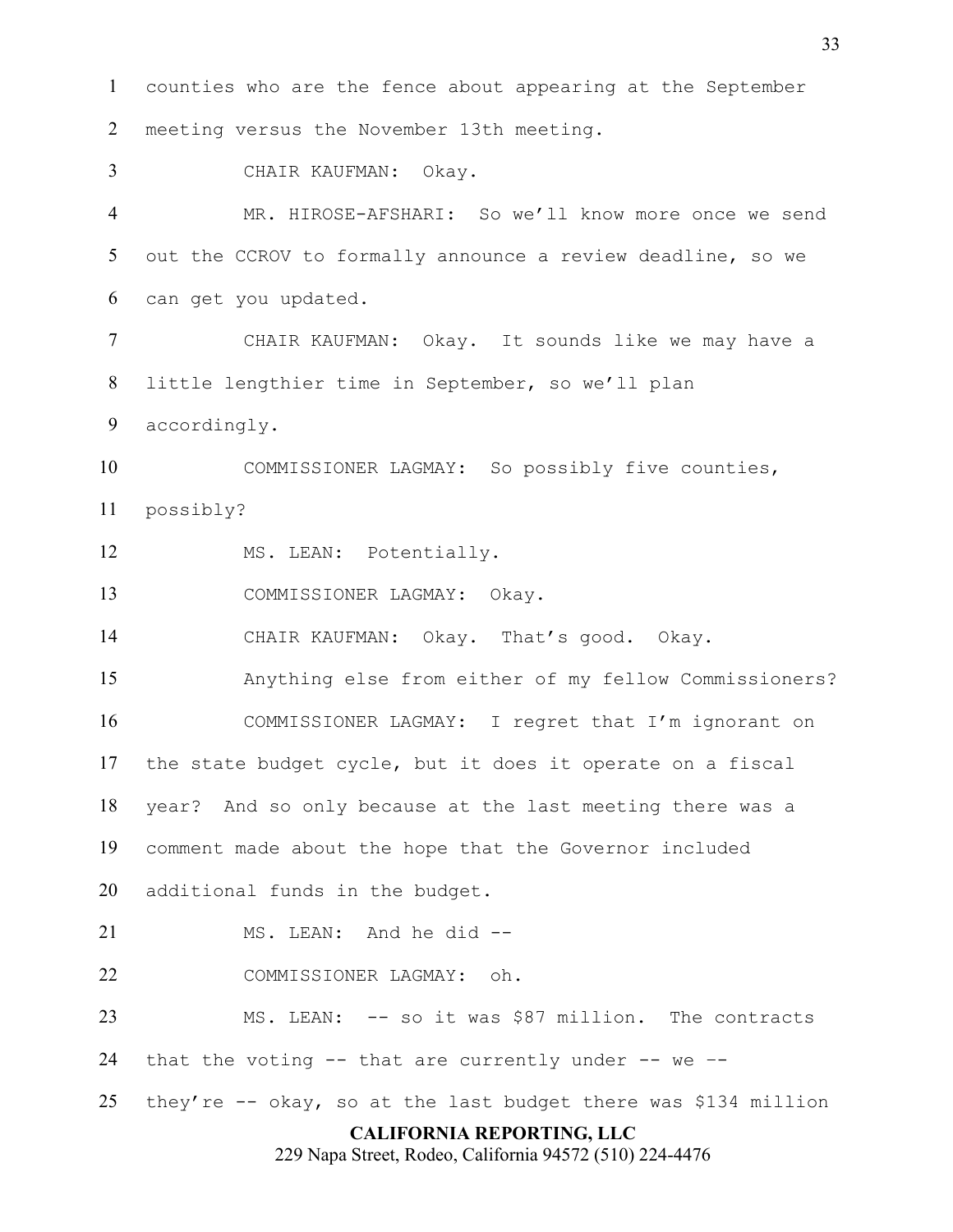allocated for upgrades of voting systems. There's another \$87 million that was allocated in this current budget. So those contracts that we have with the counties currently are being amended so that the full allocations are available to the counties who are moving forward with new voting system.

 So the \$87 million has a broader expansion of what could be reimbursed. Not only can they get expansions on technology, it's also earmarked a specific amount of upgrades and/or replacement of election management systems.

 So those -- that just went out. There was a CCROV, it is what we call our memos to the counties, that just went out a few weeks ago, so the counties know that they have even more money.

14 COMMISSIONER LAGMAY: That's great.

CHAIR KAUFMAN: That's great.

16 COMMISSIONER LAGMAY: That's great.

CHAIR KAUFMAN: And to be clear to everybody

listening, this is money that's separate and apart --

COMMISSIONER LAGMAY: Um-hmm.

20 CHAIR KAUFMAN: -- from the bond money --

MR. HIROSE-AFSHARI: Right.

22 CHAIR KAUFMAN: -- that we are awarded.

23 MS. LEAN: Absolutely.

CHAIR KAUFMAN: But it does help fill the gap between

what we can award and what we're not permitted to --

## **CALIFORNIA REPORTING, LLC**

229 Napa Street, Rodeo, California 94572 (510) 224-4476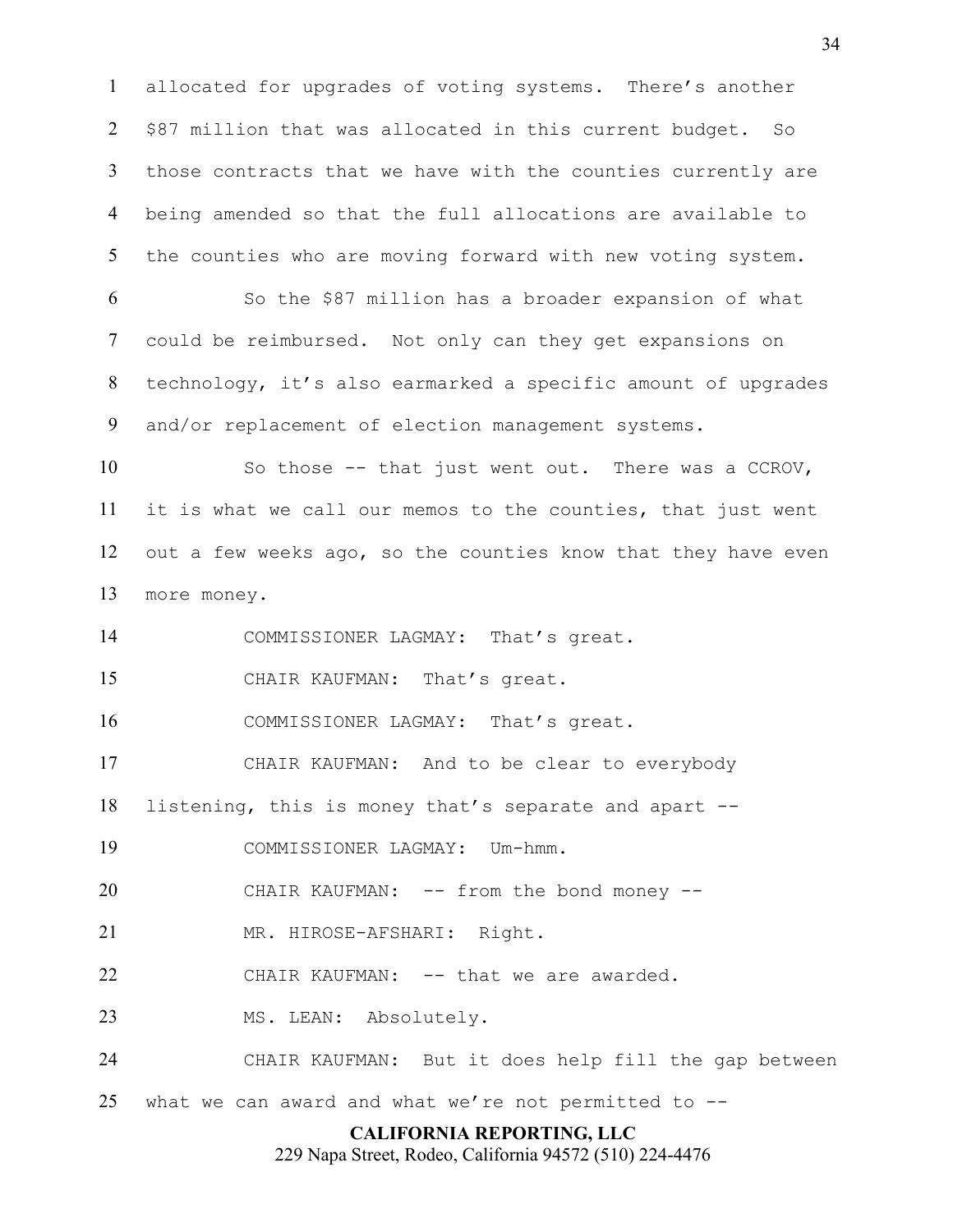COMMISSIONER LAGMAY: Um-hmm.

2 CHAIR KAUFMAN: -- award to counties.

COMMISSIONER SANDOVAL: Do those funds cover our

research and development?

- MS. LEAN: I don't believe so but let me -- I'll have to get back to you on that.
- COMMISSIONER SANDOVAL: Okay.
- CHAIR KAUFMAN: Great. Thank you.
- COMMISSIONER LAGMAY: No further questions.
- CHAIR KAUFMAN: Okay. Well, with that, can we hear a
- motion to adjourn?
- COMMISSIONER SANDOVAL: So moved.
- 13 CHAIR KAUFMAN: It's been moved --

COMMISSIONER LAGMAY: Second.

- CHAIR KAUFMAN: -- and seconded. All in favor?
- COMMISSIONER SANDOVAL: Aye.
- COMMISSIONER LAGMAY: Aye.
- CHAIR KAUFMAN: Aye. Okay. We are adjourned for the day. Thank you everybody.
- 20 (Thereupon, the Hearing was adjourned at 11:13 a.m.)  $-000$   $-$
- 
- 
- 
- 
- 

**CALIFORNIA REPORTING, LLC** 229 Napa Street, Rodeo, California 94572 (510) 224-4476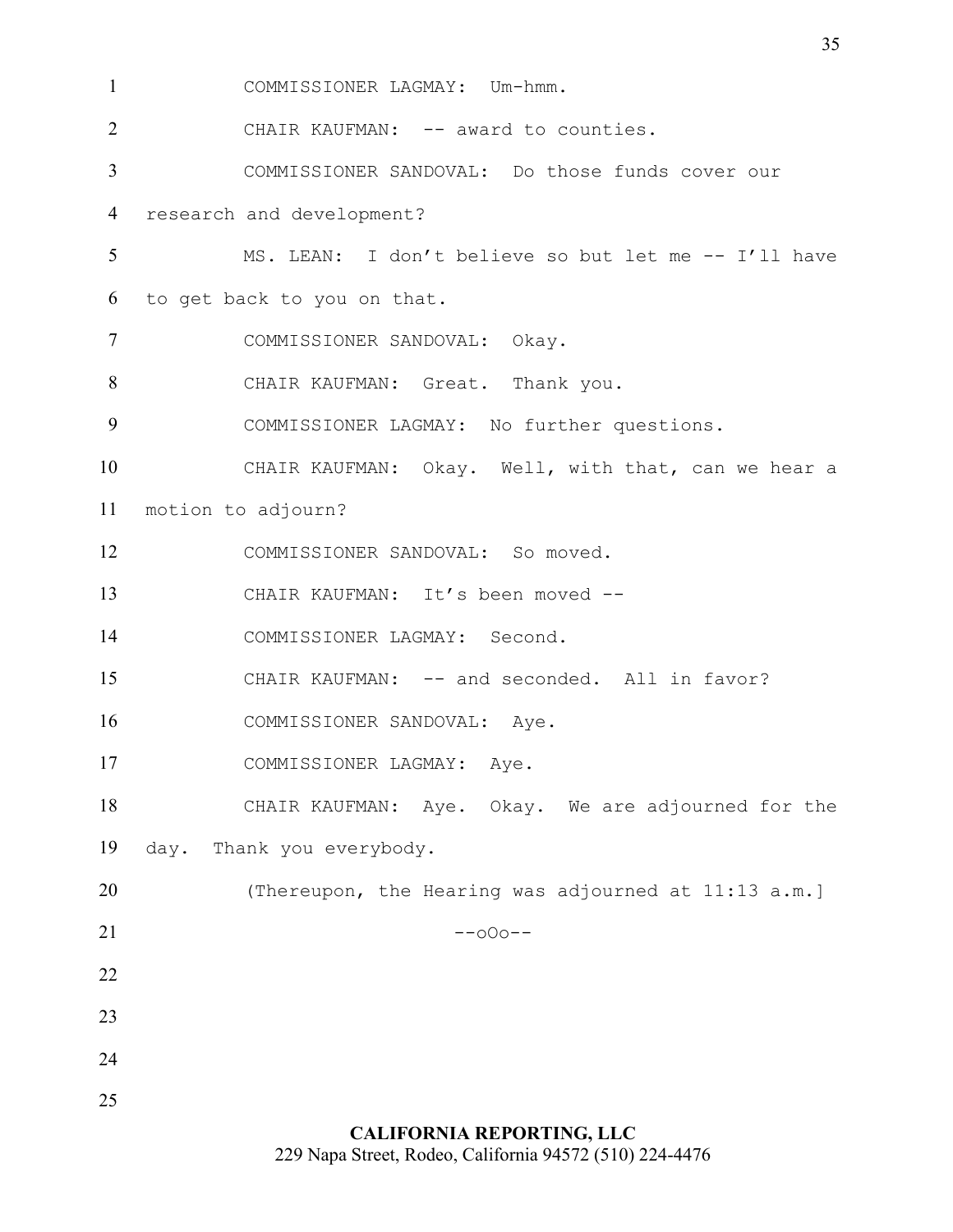## REPORTER'S CERTIFICATE

I do hereby certify that the testimony in the foregoing hearing was taken at the time and place therein stated; that the testimony of said witnesses were reported by me, a certified electronic court reporter and a disinterested person, and was under my supervision thereafter transcribed into typewriting.

And I further certify that I am not of counsel or attorney for either or any of the parties to said hearing nor in any way interested in the outcome of the cause named in said caption.

IN WITNESS WHEREOF, I have hereunto set my hand this 20th day of August 2019.

 $\equiv$ 

PETER PETTY CER\*\*D-493 Notary Public